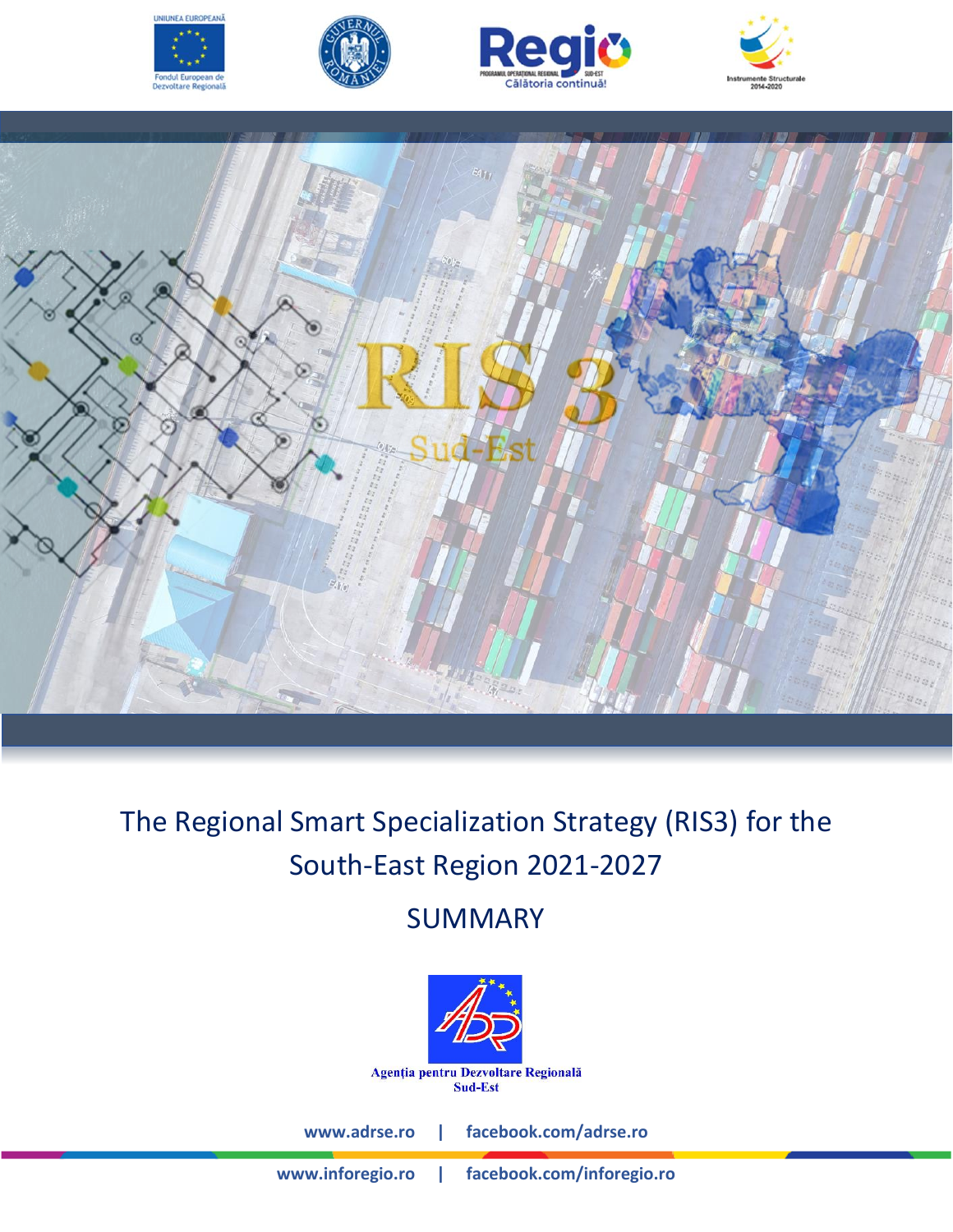







### **Beneficiary: South-East Regional Development Agency**  Anghel Saligny Str., no. 24, Brăila, Romania **Provider: SC ACZ Consulting SRL**  Ștefan Velovan Str., no. 23A, Craiova, Romania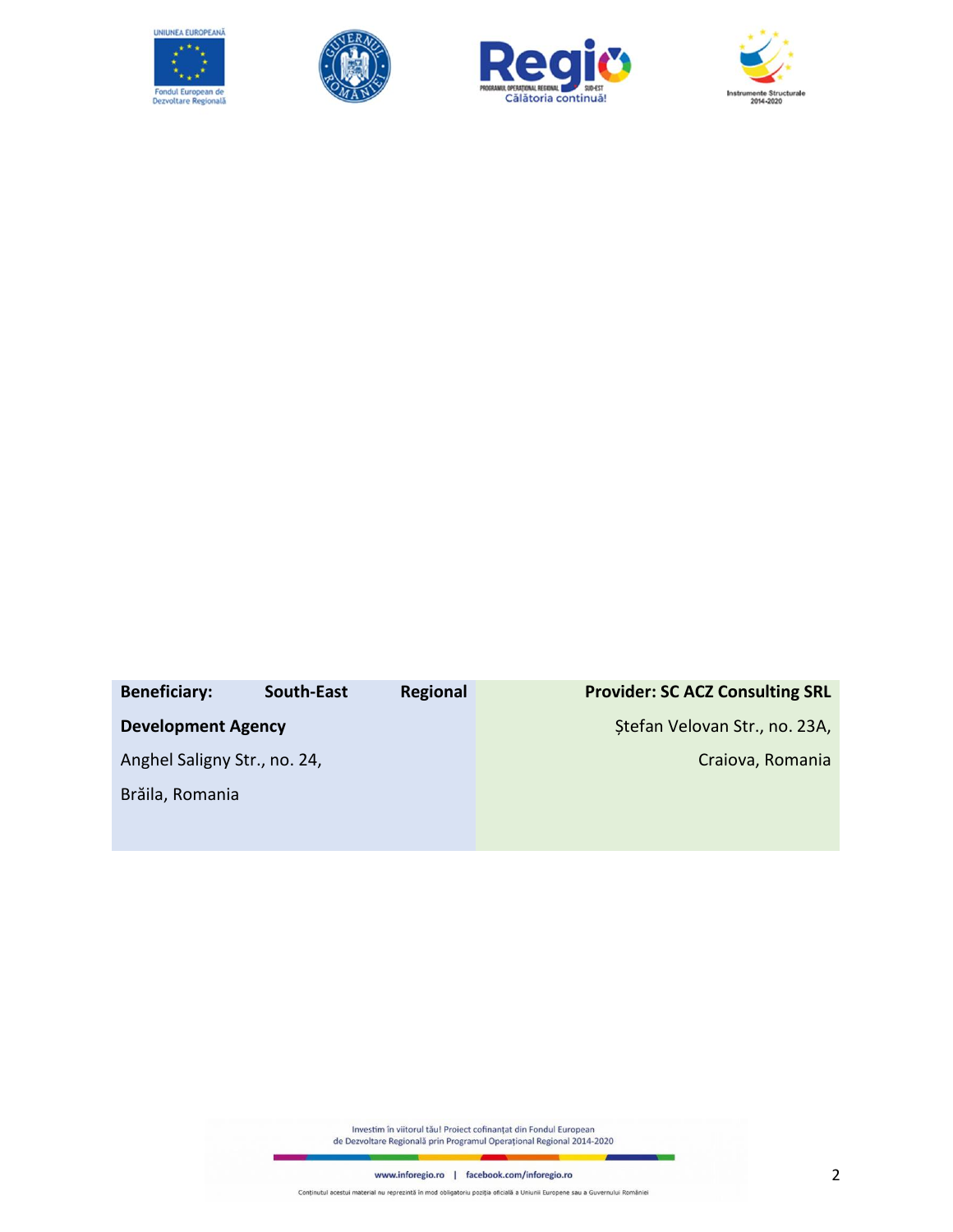







# Table of contents

| Chapter I. The analysis of the regional context and of the innovation potential of the South-East |
|---------------------------------------------------------------------------------------------------|
|                                                                                                   |
|                                                                                                   |
|                                                                                                   |
| Chapter II. Regional governance: ensuring participation and commitment  24                        |
| Chapter III. Elaboration of a global vision for the future of the South-East Region 25            |
|                                                                                                   |
|                                                                                                   |
|                                                                                                   |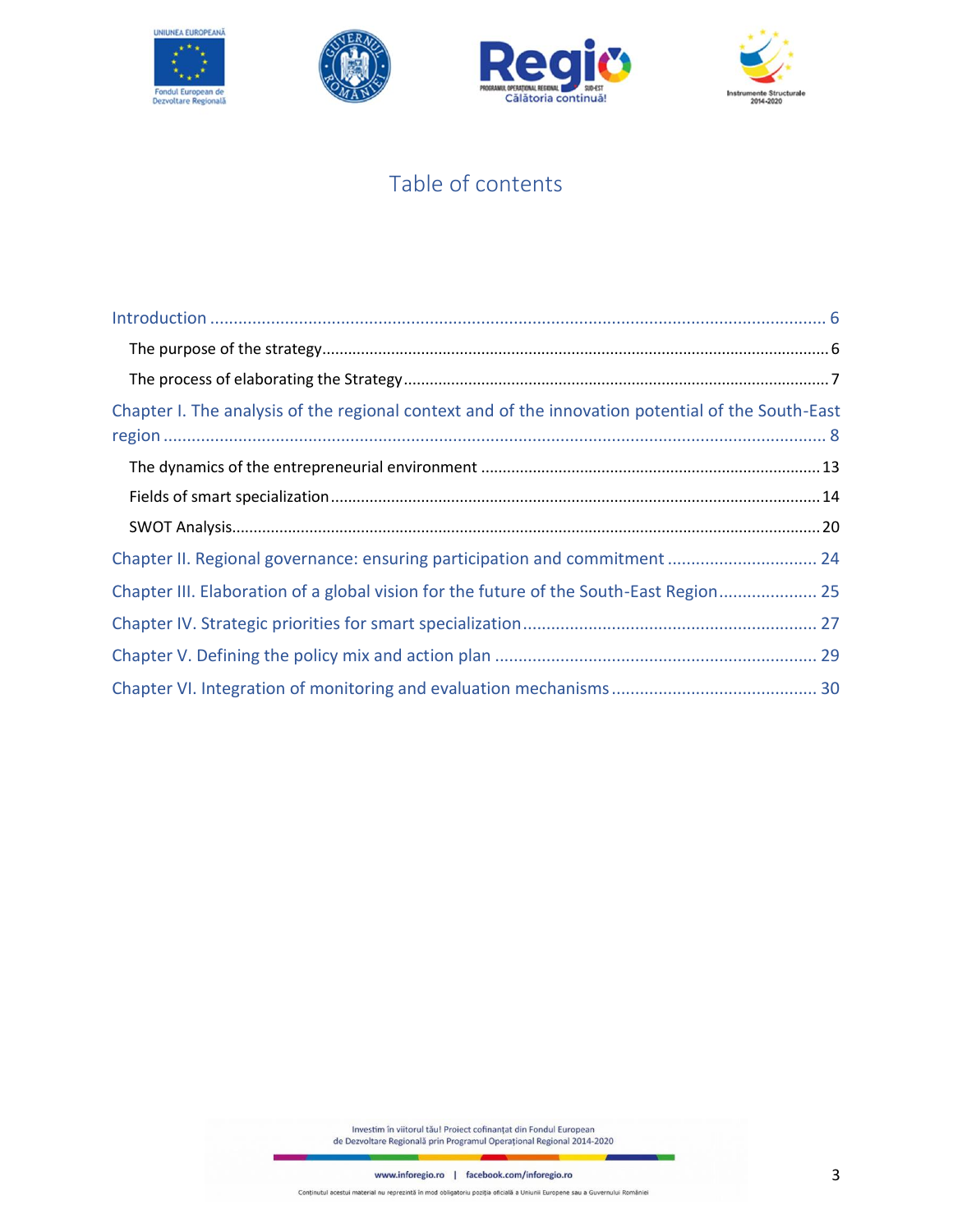







# Acronyms

| <b>CAI</b>     | Comparative Advantage Index                                                                                                               |  |
|----------------|-------------------------------------------------------------------------------------------------------------------------------------------|--|
| <b>CANE</b>    | Classification of Activities in the National Economy                                                                                      |  |
| <b>CIF</b>     | Cost, Insurance, Freight / Cost, Asigurare, Navlu                                                                                         |  |
| <b>CN</b>      | <b>Combined Nomenclature</b>                                                                                                              |  |
| <b>CPI</b>     | Competitive Potential Index                                                                                                               |  |
| <b>EEOP</b>    | <b>Education and Employment Operational Program</b>                                                                                       |  |
| <b>ERDF</b>    | European Regional Development Fund                                                                                                        |  |
| EU             | <b>European Union</b>                                                                                                                     |  |
| <b>FDI</b>     | Foreign Direct Investment                                                                                                                 |  |
| <b>FOB</b>     | Free on Board / Liber la bord                                                                                                             |  |
| <b>GAV</b>     | <b>Gross Added Value</b>                                                                                                                  |  |
| <b>GDP</b>     | The Gross Domestic Product                                                                                                                |  |
| ICT            | Information and Communication Technology                                                                                                  |  |
| <b>IGDFIOP</b> | Intelligent Growth, Digitization and Financial Instruments Operational<br>Program                                                         |  |
| <b>JTOP</b>    | <b>Just Transition Operational Program</b>                                                                                                |  |
| <b>NABS</b>    | Nomenclature for the analysis and comparison of budgets and scientific<br>programs                                                        |  |
| <b>NASRI</b>   | National Authority for Scientific Research and Innovation                                                                                 |  |
| <b>NBR</b>     | The National Bank of Romania                                                                                                              |  |
| NIS            | National Institute of Statistics                                                                                                          |  |
| <b>NP</b>      | <b>National Program</b>                                                                                                                   |  |
| <b>NPRTDI</b>  | National Plan for Research, Technological Development and Innovation                                                                      |  |
| <b>OECD</b>    | Organization for Economic Cooperation and Development                                                                                     |  |
| <b>PPCP</b>    | <b>Purchasing Power Parity</b>                                                                                                            |  |
| <b>PPS</b>     | <b>Purchasing Power Standard</b>                                                                                                          |  |
|                | Investim în viitorul tău! Proiect cofinanțat din Fondul European<br>de Dezvoltare Regională prin Programul Operațional Regional 2014-2020 |  |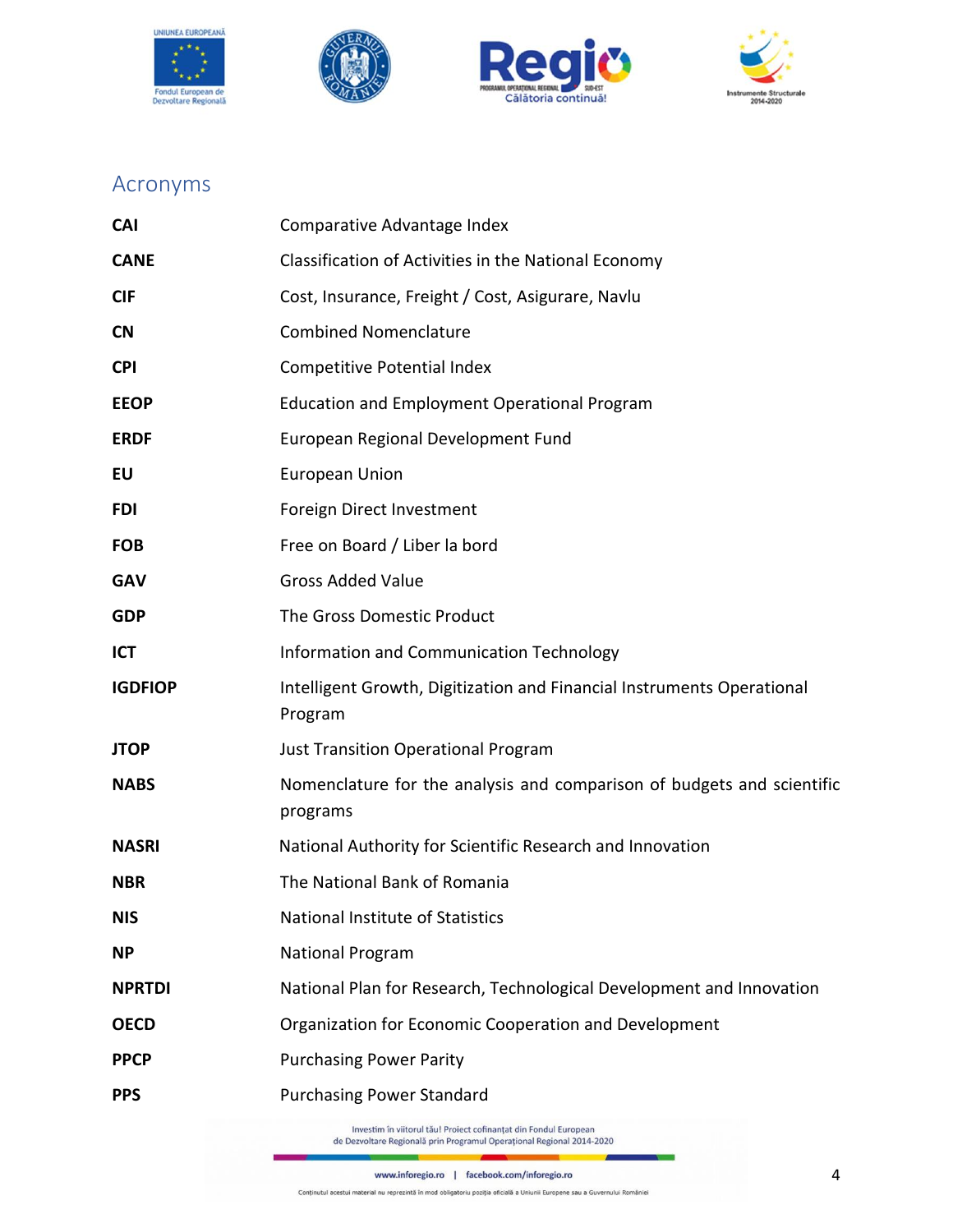







| <b>RDA</b>       | <b>Regional Development Agency</b>                                  |
|------------------|---------------------------------------------------------------------|
| <b>RDI</b>       | Research Development Innovation                                     |
| <b>RIC</b>       | Regional Innovation Consortium                                      |
| RIS <sub>3</sub> | Regional Innovation Strategy                                        |
| <b>ROP</b>       | <b>Regional Operational Program</b>                                 |
| <b>SEO</b>       | Social Economy Organizations                                        |
| <b>SMEs</b>      | <b>Small and Medium Enterprises</b>                                 |
| <b>SOIT</b>      | State Office for Inventions and Trademarks                          |
| <b>SRSI SE</b>   | Regional Strategy for Smart Specialization of the South-East Region |
| <b>TAOP</b>      | <b>Technical Assistance Operational Program</b>                     |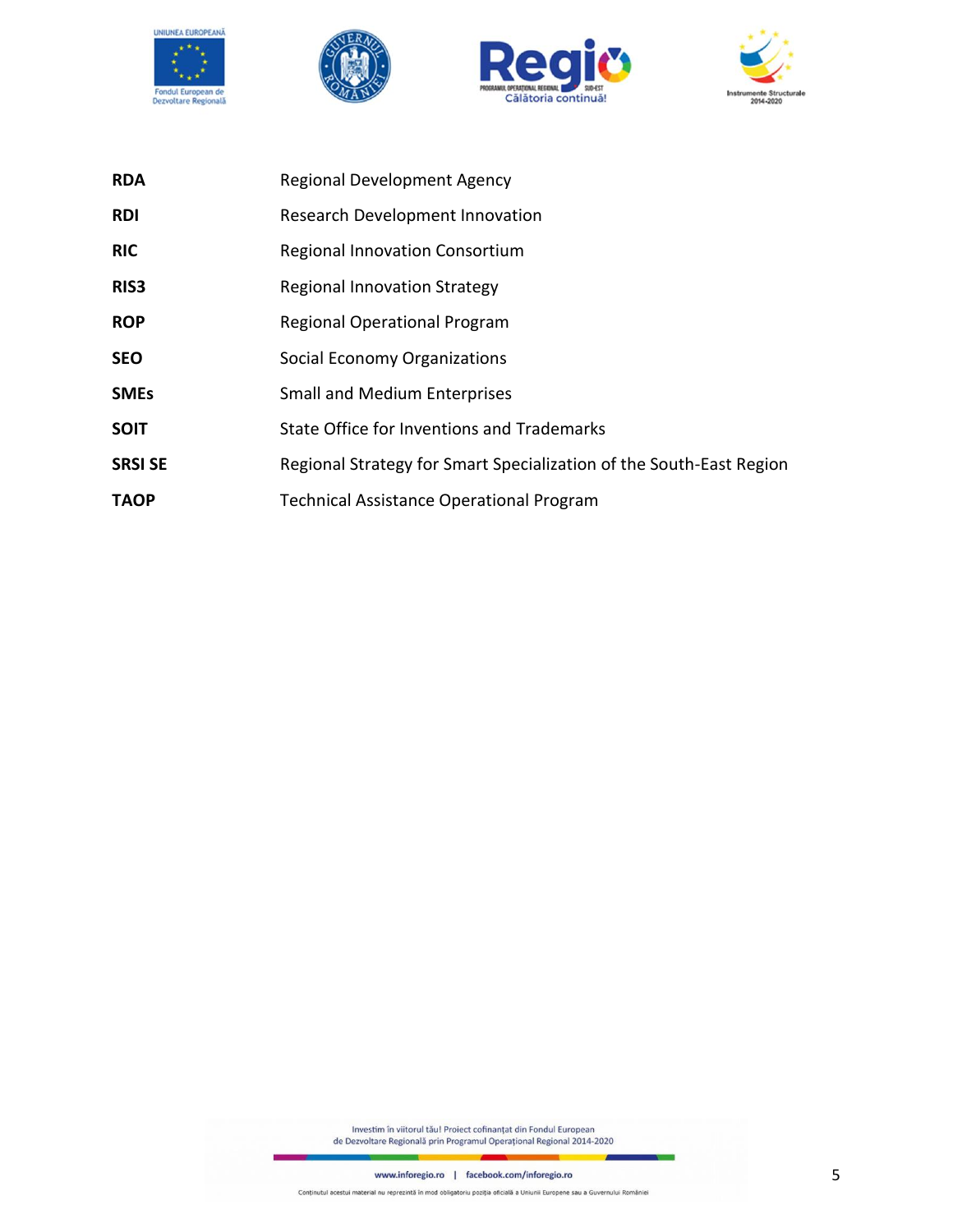







# <span id="page-5-1"></span><span id="page-5-0"></span>Introduction The purpose of the strategy

According to the RIS3 guideline published by the European Commission, the regional research and innovation strategies for smart specialization (RIS3 strategies) are integrated agendas based on an "on-the-field" analysis of a region's economic transformation, typically characterized by five main criteria<sup>1</sup>:

- Focuses policy support and investment on key national/regional priorities, challenges and needs and is aimed at knowledge-based development.
- It is based on the individual strengths, competitive advantages and the potential of excellence of each country/region.
- Supports technological innovation as well as innovation on a practical basis and aims to stimulate private sector investments.
- Supports the full involvement of stakeholders and encourages innovation and experimentation.
- Are evidence-based and include robust monitoring and evaluation systems.

Increased investment in research, innovation and the development of entrepreneurship is one of the milestones set in the Europe 2020 Strategy, which pursues a strategic and integrated approach to innovation in order to maximize the potential for research and development at territorial level. At the same time, at the level of the new Cohesion Policy, smart specialization is an ex-ante conditionality, accessing European financial support being contingent on assuming a coherent public policy in the field of smart specialization.

Within this context, the South-East Regional Development Agency, as a non-governmental body of public utility that activates in the field of regional development, proposed to update the Region's Smart Specialization Strategy for the 2021-2027 programming period. The main objective of this strategy is to substantiate the strategic planning process regarding the development of the South-East Region for the 2021-2027 programming period, by updating and reviewing the statistical information included in the socio-economic analysis of the region in the last 6 years, with focus on the best performing economic sectors at regional level, by mapping the relevant regional actors in research and innovation, continuing the process of entrepreneurial discovery (EDP) and identifying those areas that have competitive advantages and the potential for knowledge-based transformation. The results of the present study will substantiate the elaboration of the public policy directions related to the 2021-2027 programming period and will

<sup>1</sup> https://ec.europa.eu/regional\_policy/sources/docgener/informat/2014/smart\_specialisation\_ro.pdfInvestim în viitorul tău! Proiect cofinanțat din Fondul European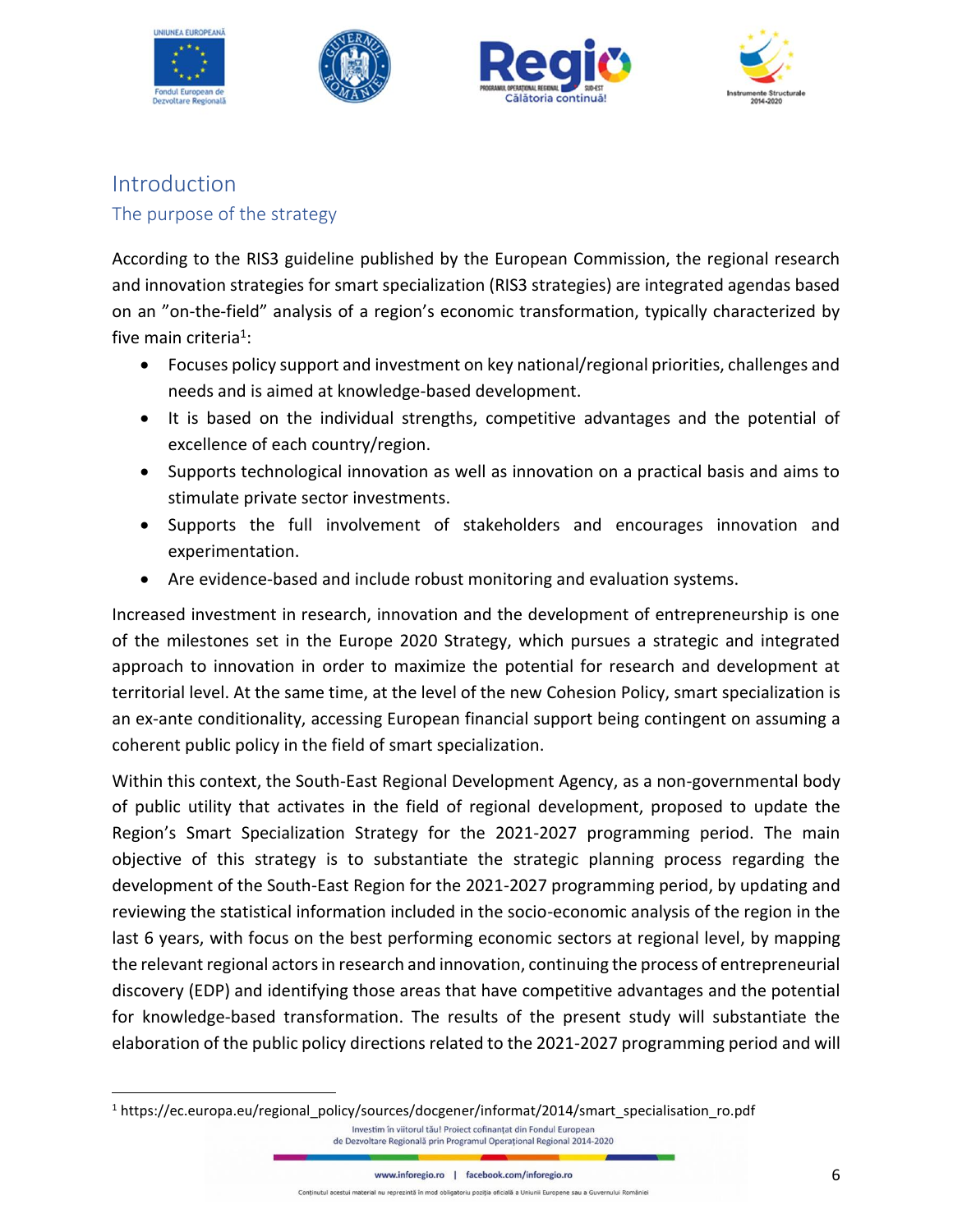







be correlated with the results of other strategic planning processes that are carried out in parallel at European, national and regional level.

## <span id="page-6-0"></span>The process of elaborating the Strategy

The Regional Smart Specialization Strategy of the South-East Region 2021-2027 was implemented through a partnership process, which aimed to involve sectors with a strong innovative character (enterprises, young entrepreneurs, clusters, business organizations/ chambers of commerce, universities, public and private research institutions/bodies, science and technology parks, technology transfer entities, local public authorities, incubators, county school inspectorates, NGOs, social organizations and other relevant institutions).

The elaboration of the Strategy focused on a limited number of competitive areas, identified following the process of socio-economic analysis carried out at regional level, as well as following a survey applied among the representatives of the business environment, business support structures, universities, research institutes, research centers and technology transfer centers. The partnership process of setting innovation priorities at the regional level has ensured the assumption of responsibilities regarding the implementation of the Smart Specialization Strategy.

The Regional Smart Specialization Strategy of the South-East Region 2021-2027 included the following main directions:

- Analysis of the regional context and the innovation potential;
- Organizing a number of six Entrepreneurial Discovery Meetings (EDPs) on the areas of smart specialization identified in the region, with the representatives of the target group relevant for each field;
- Application of questionnaires among each category of representatives of the target group;
- Elaboration of a global vision for the future of the region;
- Defining the mix of coherent policies, measures and lines of action;
- Integration of the monitoring and evaluation mechanisms of the Regional Strategy of Smart Specialization of the South-East Region.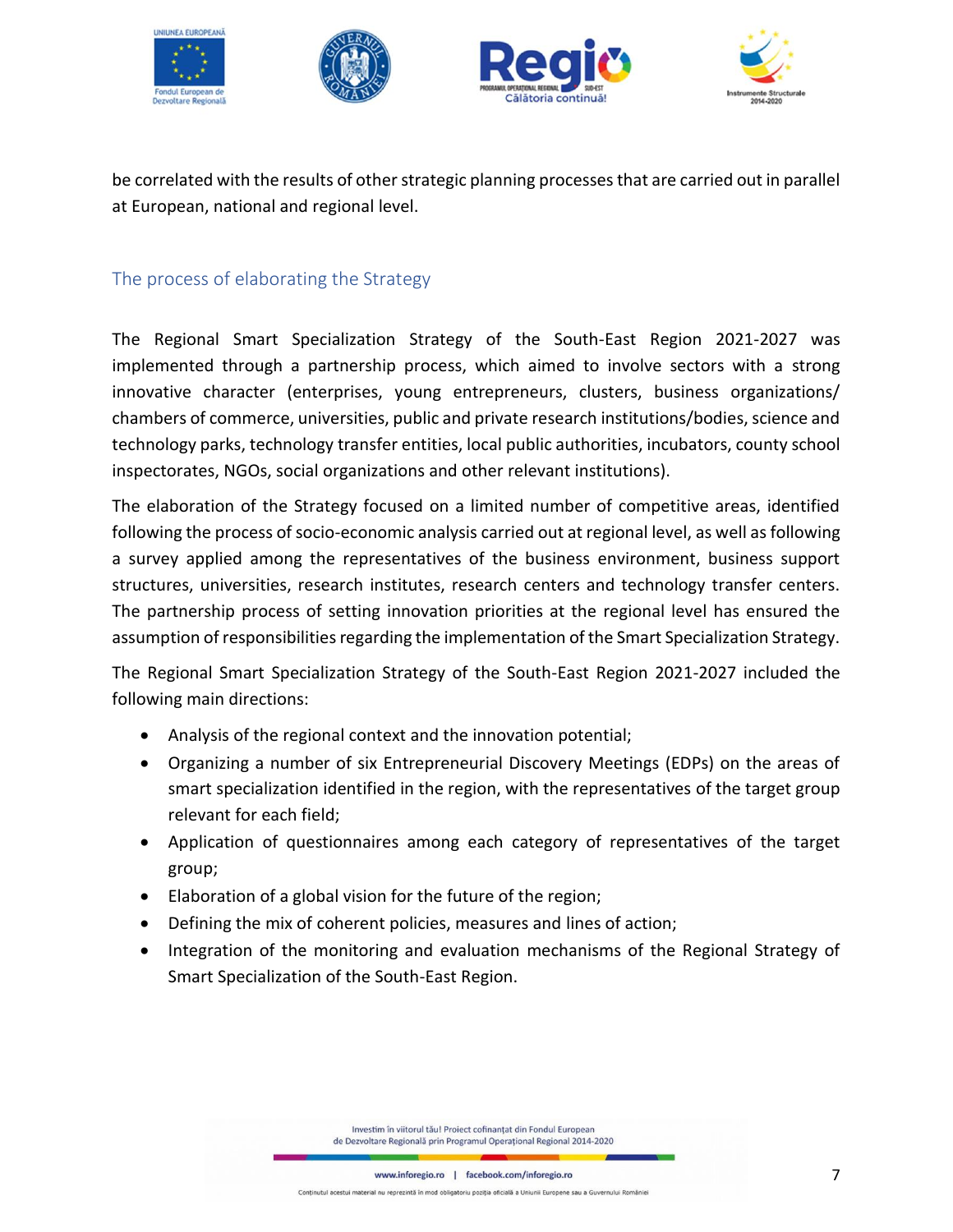

# <span id="page-7-0"></span>Chapter I. The analysis of the regional context and of the innovation potential of the South-East region Regional assets – technological infrastructures

In order to have an overview of the economic context that characterizes the South-East Region, in the section related to regional assets, the relevant macro and micro-economic indicators were analyzed to reflect the regional economic context, to identify sectors of economic activity with significant contribution to regional GDP and to differentiate the areas with the most significant potential for smart specialization.

Thus, at macroeconomic level, in the reference period considered (2014-2017) the Gross Domestic Product related to the South-East Region registered a sustained growth trend, representing in 2017 10.26% of the national GDP (ranking the region on the 6th position) and 0.12% of the European Union's GDP (EU28). A similar evolution was observed in terms of the degree of competitiveness of the Region's economy, the Gross Value Added for the analysed period reflecting a similar growth rate. However, a comparative analysis of these indicators revealed that the South-East Region was, over the time, outperformed by the North-East, North-West and Central Regions. The sectors with the highest contribution to regional GVA in the case of the South-East Region are agriculture, forestry and fishing (6,701.3 million lei GVA - placing the region on the 2nd place at national level) and construction (with 5,229.8 million lei GVA).

At the level of 2019, the labor resources at national level amounted to 12.1 million people, of which 1.4 million people in the South-East Region (representing 12% of the national value). Most of the labor resources from the South-East Region, respectively 431 thousand people, were concentrated in Constanța County, and the smallest part in Tulcea County, respectively 118 thousand people.

At regional level, the active population (employed population and registered unemployed persons) reached the value of 956 thousand people, resulting in an activity rate of 67.7%, which ranks the South-East Region on the 5th place, after the South-West Oltenia Region (69.2%). The agricultural sector has the highest share of the employed population in the region (25% in 2019), followed by the manufacturing industry (17%) and the wholesale and retail sector (15%). The Information and Communication sector accounts for 9.8% of the employed population in the region, registering a decreasing trend in the period 2015 - 2017. At the level of 2019, the South-East Region ranked on the 6th position in terms of the human resources employment rate (64%), registering higher values only compared to the Central Region (63.9%).

Regarding the educational offer at the level of the South-East Region, in the 2014 - 2019 period, the number of active school units decreased for all categories of education.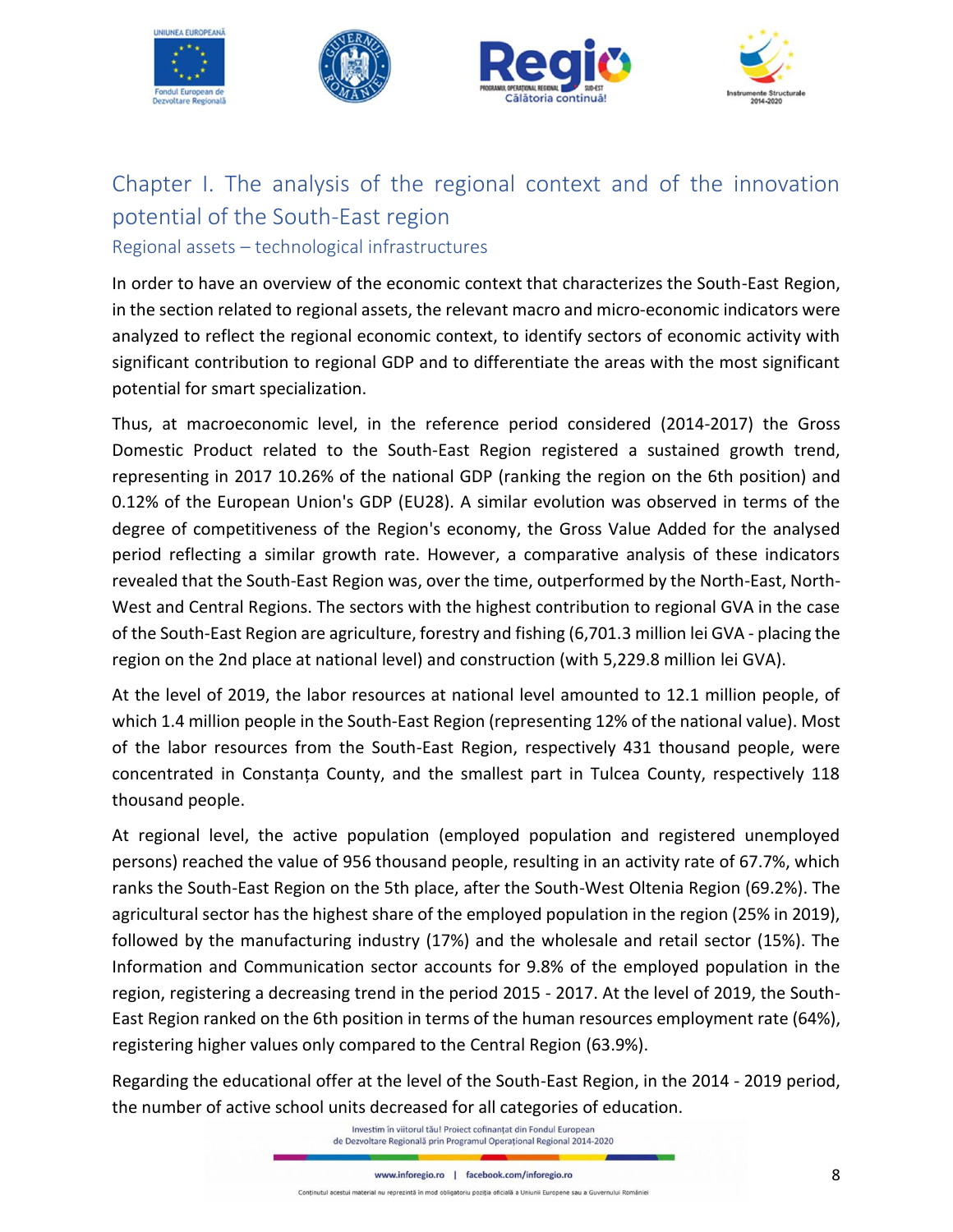

At the same time, higher education institutions attracted 2,000 more students between 2014 and 2019. These university centers offer courses configured according to the regional particularities. Regarding technical and vocational education, at the level of the analyzed interval there was a sustained trend of increasing the number of graduates of the vocational high school cycle, in the case of all counties there were increases of over 100% in 2018 compared to 2014.

# **Entrepreneurship in the South-East Region - The situation of enterprises in the period 2014- 2020**

At the level of the South-East Region, in the 2014-2018 period, the actual number of active local units increased by no less than 8.4%. The industry of professional, scientific and technical activities experienced a significant increase in the number of active local units, from 4,473 units in 2014, to 5,407 active units in 2018, representing an increase of 17.28%. The ICT sector also increased by 21.15% in the same period.

In what concerns the density of active local units, it is observed that the most developed counties are Constanța and Galați. The dynamics of SMEs reveal an upward trend both at regional and national level.

The number of employees in the region places the South-East region on the fifth place at national level, with an average number of 554,174 employees. With the exception of Brăila County, all other counties have seen an increase in the number of employees. The analysis of the economic sectors reveals that the highest average number of employees is found in the sector of water distribution, sanitation, waste management and decontamination activities, with a total number of 15,443 people. In 2019, the field of agriculture, forestry and fishing registered 19,138 employees, and the branch of HORECA services was also an important one for the region. Regarding the gender of employees, it is noted that the only county in which there are more women than men employed is Vrancea. The average salary in the South-East Region is increasing, but below the values of the leading regions (Bucharest-Ilfov Region, with 3,947 lei, West Region, with 2,879 lei, North-East Region, with 2,781 lei, South-East Region, with 2,551 lei). Analyzing the evolution over time of the labor productivity in each economic activity, it is observed that, at the level of the South-East Region, between 2013 and 2017, this indicator was on a positive trend for all economic activities, except construction, where the productivity between 2013 and 2017 decreased with 15%.

The investments in the South-East Region are among the lowest compared to other development regions, totaling 4.2% in 2018 (compared to Bucharest-Ilfov - 60.7%, Center Region - 9%, etc.).

The comparative advantages of the South - East Region present Constanța as the county with the highest value of exports, and Tulcea with the lowest value; the same situation is also valid for the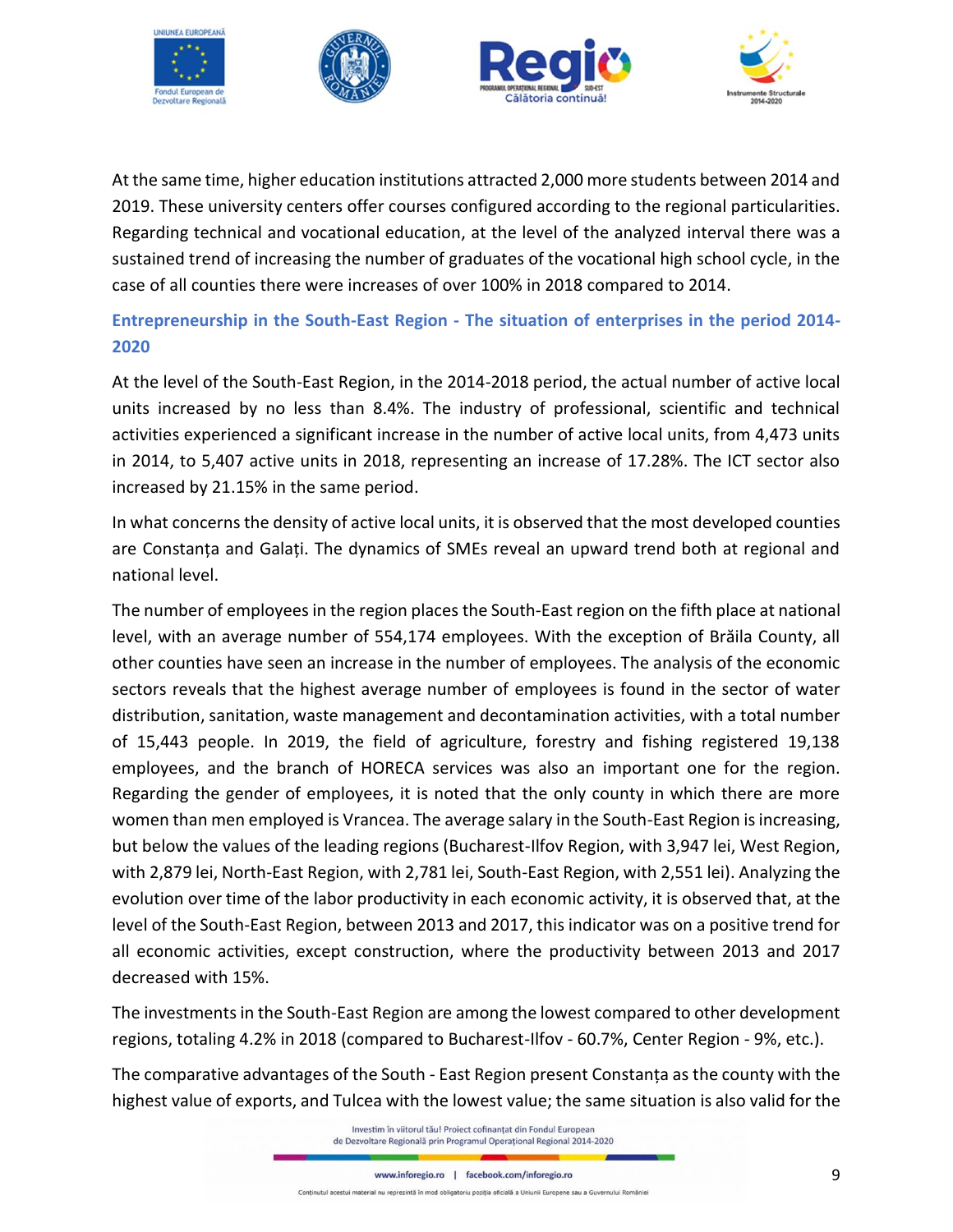

imports. At the regional level, the groups of base metals products, mineral products, vegetables, textiles and food have the highest value of exports.

The industrial activity is concentrated in all the counties in the region, with Constanța on the first place and Tulcea on the last position. Vrancea has an increased activity in the manufacture of clothing and in wood processing. Tulcea has the most developed food industry, followed by the shipbuilding and repair industry. In Galati county, the mechanical sector is the most developed, and in Constanța the industrial activities are oriented towards the mechanical and chemical sector, having as peak sector the production of ships and aquatic means of transport. Also, in Constanța there is the metal industry, rubber and plastics processing and activities in the production of machines and equipment. In Buzău County, traditional industrial activities (food industry and furniture production) include a large number of companies. The food field, the clothing production, the metal construction industry are the most developed branches in Brăila county.

The analysis of the comparative advantage index reveals that the South-East Region registers comparative advantages with RCA> 1 for the sections: live animals and animal products, animal or vegetable fats and oils, mineral products, base metals and correspondent articles (for the 2017 - 2019 period) .

### Regional analysis in the field of Research, Development, Technology Transfer and Digitization

The regional disparities in terms of research and development expenditures are very large, with the South-East Region registering the lowest expenditures. The trend is slightly upward, but this very low growth rate deepens the inequalities already created compared to the rest of the regions. At regional level, the number of employees in research and development has increased in recent years, the highest value of this increase being recorded in 2017 and 2018.

The number of patent applications places Buzău on the first place at regional level and Tulcea on the last place. At the same time, the number of applications for registration of designs/models is the highest in Galați and the smallest in Vrancea. The number of trademark applications places Constanța on the first place, with a number almost double than the one of Galați, the county occupying the second place. Tulcea is the county with the fewest requests of this kind.

The research-development institutes at the level of the South-East Region are: "Danube Delta" National Research-Development Institute - INCDDD Tulcea, "Grigore Antipa" National Research-Development Institute for Marine Research - INCDM Constanța, National Research Institute - Development for Marine Geology and Geoecology - GeoEcoMar, Research-Development Institute for Aquatic Ecology, Fisheries and Aquaculture Galati - ICDEAPA, Palas Research-Development Institute for Sheep and Goat Breeding.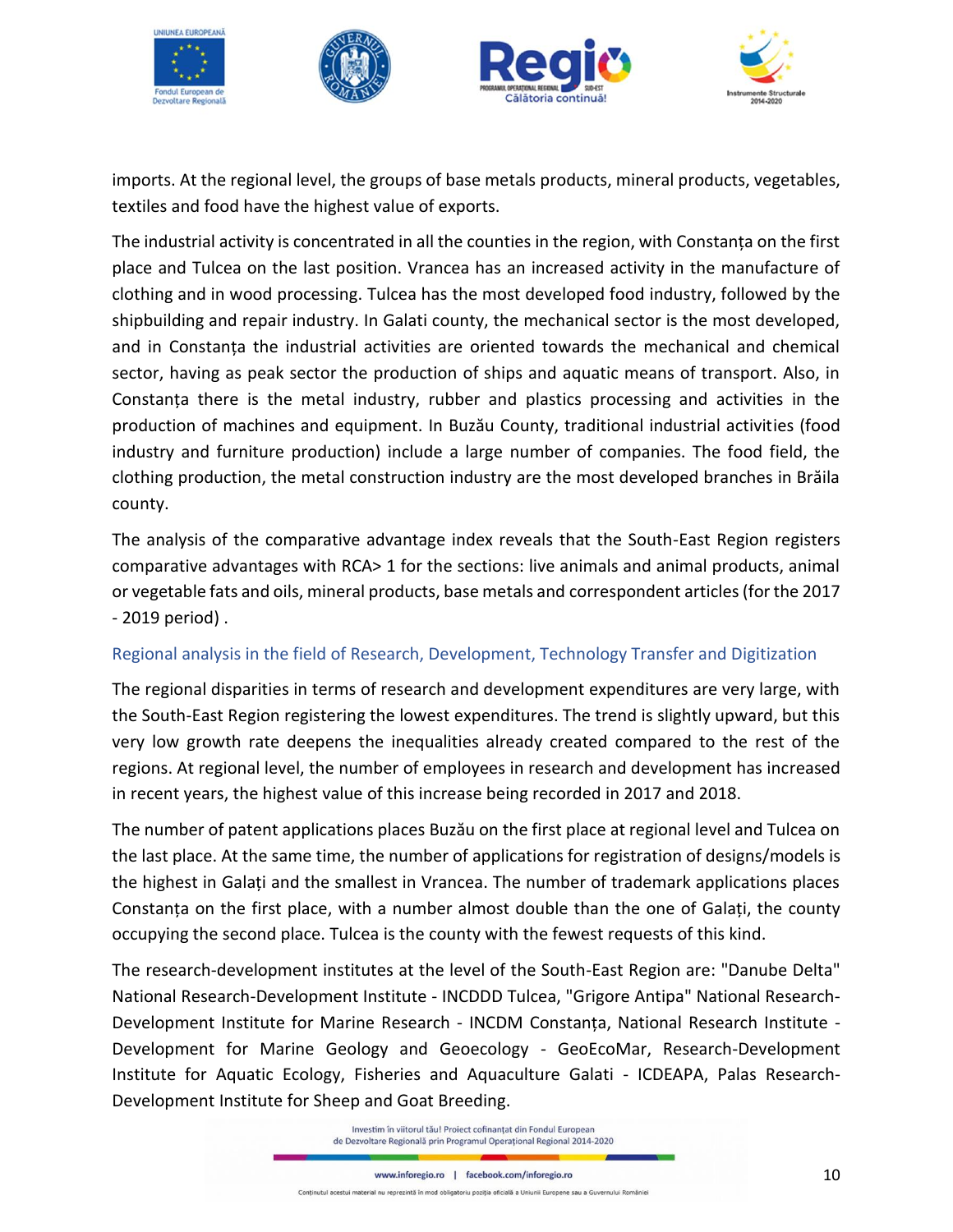







| Accredited higher education institutions or their structures                               |                                                |  |
|--------------------------------------------------------------------------------------------|------------------------------------------------|--|
| Civil state higher education institutions:                                                 | "Ovidius" University of Constanța              |  |
|                                                                                            | Maritime University of Constanța               |  |
|                                                                                            | "Dunărea de Jos" University of Galați          |  |
| "Mircea cel Bătrân" Naval Academy from Constanța<br>Military higher education institutions |                                                |  |
| Accredited<br>higher<br>education<br>private                                               | "Danubius" University of Galati                |  |
| "Andrei Şaguna" University of Constanța<br>institutions                                    |                                                |  |
| Private<br>higher<br>institutions<br>education                                             | "Gaudeamus" Foundation - "Tomis" University of |  |
| authorized to operate on a temporary basis                                                 | Constanta                                      |  |

There are also other entities with a role in research and development such as: Research and development station for vegetable growing Buzău, Research and development station for viticulture and vinification - Bujoru, Research and development station for viticulture and vinification Murfatlar, Research-development station for fruit growing Constanța, Eco-Museum Research Institute "Gavrilă Simion" Tulcea, CEPROHART SA, ROMANIA-EUROEST SA. etc.

In what concerns the competitive potential index, both Romania and the South-East Region register values well below the European Union average. Among the Romanian regions, South - East is placed on the penultimate position. The GDP/inhabitant indicator places Constanța County on the first place and Vrancea on the last position. Regarding the capitalization of technology in productive activity, at the level of 2017, in the South-East Region the exports of medium-low technology (58.88%) predominated, followed by the exports of low technology (37.22%). The analysis revealed that the South-East Region has a low potential for competitiveness.

In the 2014-2016 period, at the level of the South-East Region, the share of innovative enterprises was 16.9%, representing the highest level of innovation among all the development regions of Romania.

The most important clusters in the region are: Traditions Manufacture Future Association (Cluster Traditions Manufacture Future TMV South-East), Green Solutions Lower Danube Regional Cluster, BIO DANUBIUS Cluster, INOMAR Cluster, CLUSTER MEDGreen Association, Lower Danube Health Cluster, IT&C Lower Danube Cluster, Romanian River Transport, "Open Hub" Cluster, InnoSTArts Innovative Cluster (ISTA), "Lower Danube" Innovative Agroindustrial Cluster.

There are also noteworthy the industrial parks (Galati Industrial Park, Mangalia Industrial Park) and accredited innovation and technology transfer entities: Danube Delta Technology Information Center (CITDD), Technology Transfer Center - "Lower Danube" University of Galati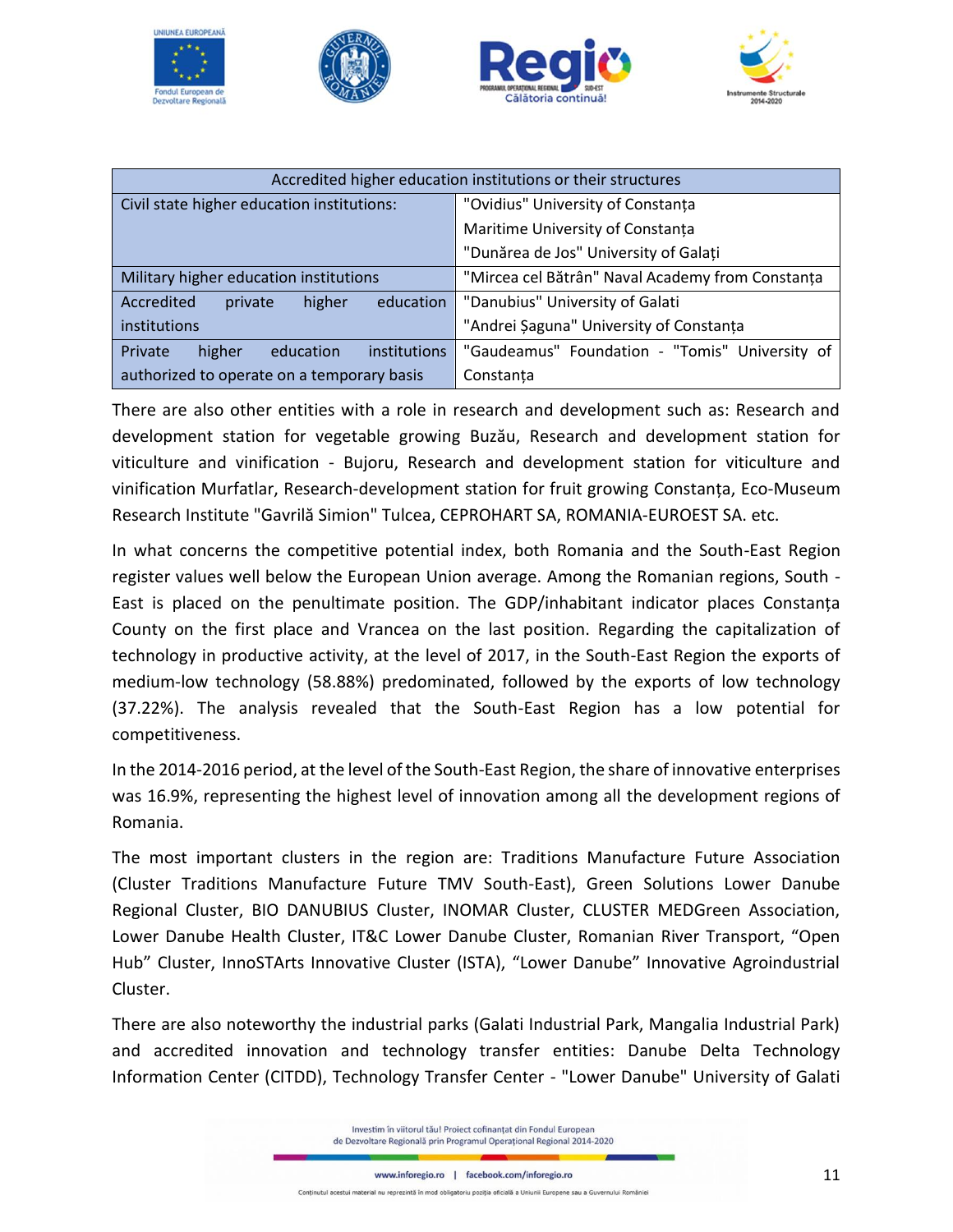

(CTT-UGAL), Center for Entrepreneurship and Technology Transfer (CATT) - Ovidius University of Constanța and Galati Software Park.

In terms of digitization, mobile devices are the ones with the highest utilization rate in the South-East Region. Most often, the citizens of the Region use the internet in relation to public authorities to obtain information, and most rarely to download official forms. It is also worth noting that the South-East Region has the highest percentage of internet users who have not used any security device (TOKEN) for online services. At the level of the South-East Region, there are 3 digital innovation centers; CiTyInnoHub in Constanța, Danube DIH in Galați and Digital Innovation Hub South-East Romania. These entities support companies in digital transformation, offering testing facilities, skills, training, etc .

# Connections/relations with the rest of the world and the Region's positioning in the European Union/global economy

The benchmark analyzes provide a comparative perspective, integrating both data on the region of interest and other similar regions. This gives a more complete picture of the state of play and the potential for development. A comparison group was created to assess the performance of the South-East Region, and the indicators identified as significant covered demographic data, data on education, technological distribution, as well as economic data and information on the institutional profile and specific values of a region. Regarding the regions included in the analysis, these are: Center and South-Muntenia Regions in Romania, Podlaskie and Lodzkie Regions in Poland and Yuzhen Tsentralen and Yugoiztochen Regions in Bulgaria, as well as Jadranska Hrvatska Regions in Croatia, Anatoliki Makedonia Thraki in Greece and Calabria from Italy.

A first overview of the evolution of regional competitiveness scores indicated that the South-East Region has a steady downward trend observed mainly since 2013, ranking the region on the last place in the analysis group. An almost mirrored situation was also observed in the case of the South-East and Anatoliki Makedonia Regions in the infrastructure quality ranking. The educational field is also deficient, compared to that of the analyzed regions, so that the South-East Region ranks last in terms of the quality of higher education and lifelong learning opportunities. The values of the aggregate indicators of the Regional Innovation Index (number of scientific publications, number of publications most frequently cited by the scientific community) place the South-East Region in the lower half of the ranking. In addition, the adaptability of the region to technology is low compared to the analyzed regions, the entrepreneurial environment demonstrating a low degree of sophistication, and the share of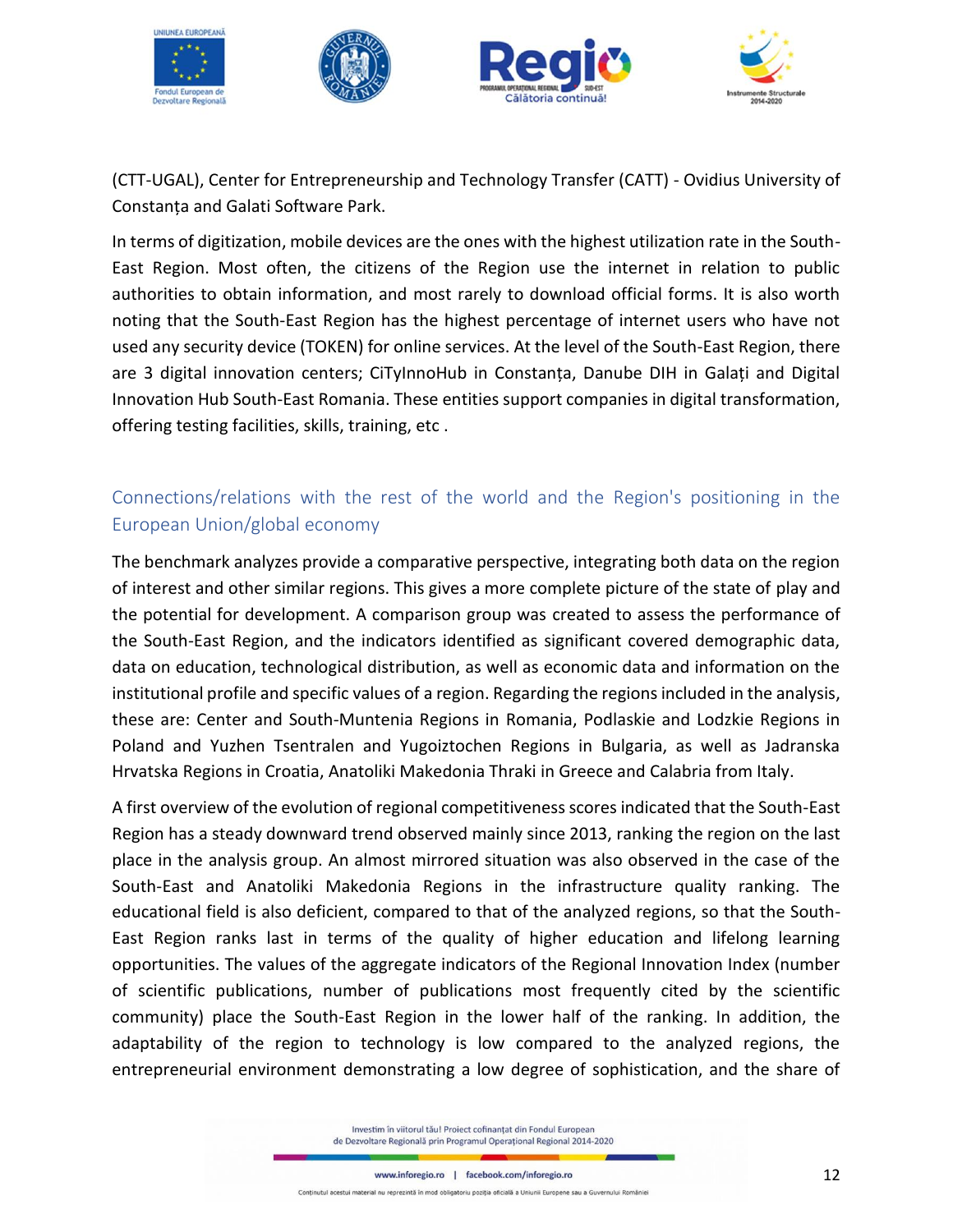

people trained in fields such as Science and Technology and the share of exports from high-tech manufacturing are also low.

In what concerns the economic stability, among the analyzed indicators it is noted that Romania and Greece occupy the first two positions in terms of government bond yields. Within the analysis group, however, all three regions in Romania were in the lower half of the ranking. The potential of the regional market size in relation to both GDP and population size is average at the level of the comparison group.

### <span id="page-12-0"></span>The dynamics of the entrepreneurial environment

In 2018, the South-East Region registered an innovation index of only 23.1, the value decreasing compared to previous years (in 2014 the innovation index was 28.8). Moreover, if in 2014 the indicator indicating the degree of collaboration between innovative SMEs (Innovative SMEs Collaborating) reached 23.2, in 2018 it had decreased to only 7.9.

Between 2014 and 2018, the number of active enterprises increased significantly in the South-East Region, from 57,888 in 2014 to 63,232 in 2018, this growth trend being registered at national level. Also, in the case of the South-East Region, a significant increase of the registration of new active enterprises could be observed, from 7,487 in 2014 to 13,062 in 2018. At the same time, the deregistration of companies from the South-East Region experienced a decrease in recent years, the highest being in 2020 when 51.25% fewer companies were deregistered compared to the situation in 2019. However, it can be observed a decrease in the number of innovative SMEs in the South-East Region by 8.73% between 2014 and 2016, while the number of innovative large enterprises (LE) decreased by 15.91% in the same period.

At national level, the South-East Region has the lowest share of newly created active enterprises that made investments in the first year of activity at national level. The number of full-time employees represents 43.6% out of the number of employees, the percentage of part-time employees decreasing dramatically from 7.8% in 2014 to 0% in 2018, the phenomenon being one that is also found at national level.

In 2018, 30% of the founders of new companies were under 30 years old, and 34% were aged between 30 and 39 years old. There was an increase in founders under the age of 30 and a decrease in those over the age of 50. Another important element is the increase in the number of women opening businesses from 43.7% in 2014 to 45.1% in 2018.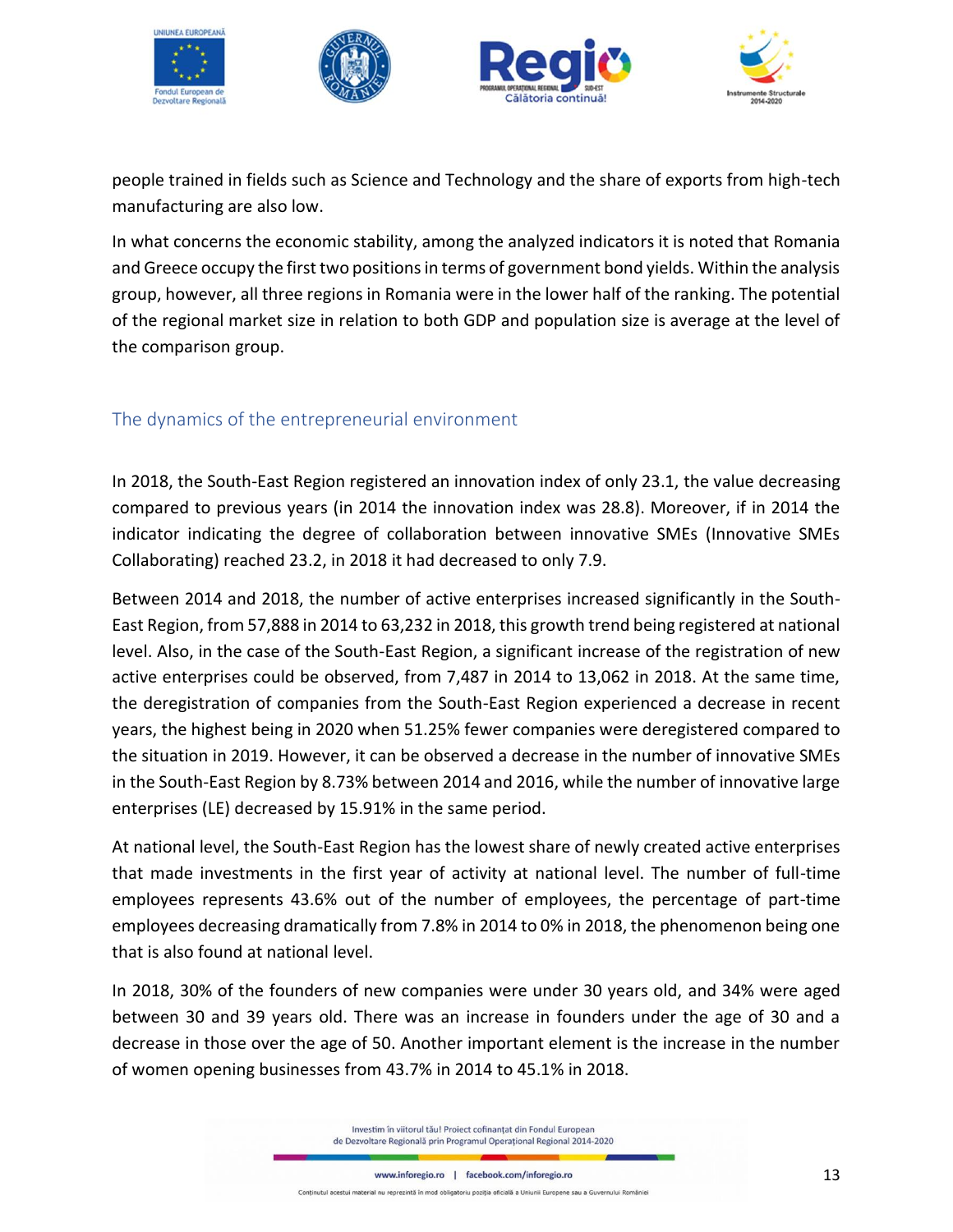



### <span id="page-13-0"></span>Fields of smart specialization

In order to select the areas of smart specialization, the characteristics of the South-East Region were analyzed, from an economic, social, political, demographic and historical point of view, and a mapping of the relevant actors for development and innovation was also carried out.

The methodology for selecting the fields of smart specialization comprised four distinct stages:

- a) Identification of areas with potential for smart specialization, based on quantitative and qualitative information from the analysis of the regional context and the innovation potential of the region;
- b) Identification of areas with potential for smart specialization following the analysis of field research results conducted through surveys applied among regional actors relevant to smart specialization;
- c) Consultation of key actors, relevant in the field of smart specialization, within the Entrepreneurial Discovery Meetings that were organized;
- d) The multicriteria analysis used to describe the mentioned fields took into account 4 relevant criteria for assessing the potential of the field including: *the importance* of the field in the regional economy, *the market, the intensity of innovation* in the field, *the availability of qualified human resources* in the field.

Based on the analysis realized, 6 areas have been proposed as having the most significant potential for smart specialization in the South-East Region: (1) Engineering and shipping; (2) Clothing industry; (3) Agri-food and biotechnologies; (4) Aquaculture and fishing; (5) Tourism; (6) ICT.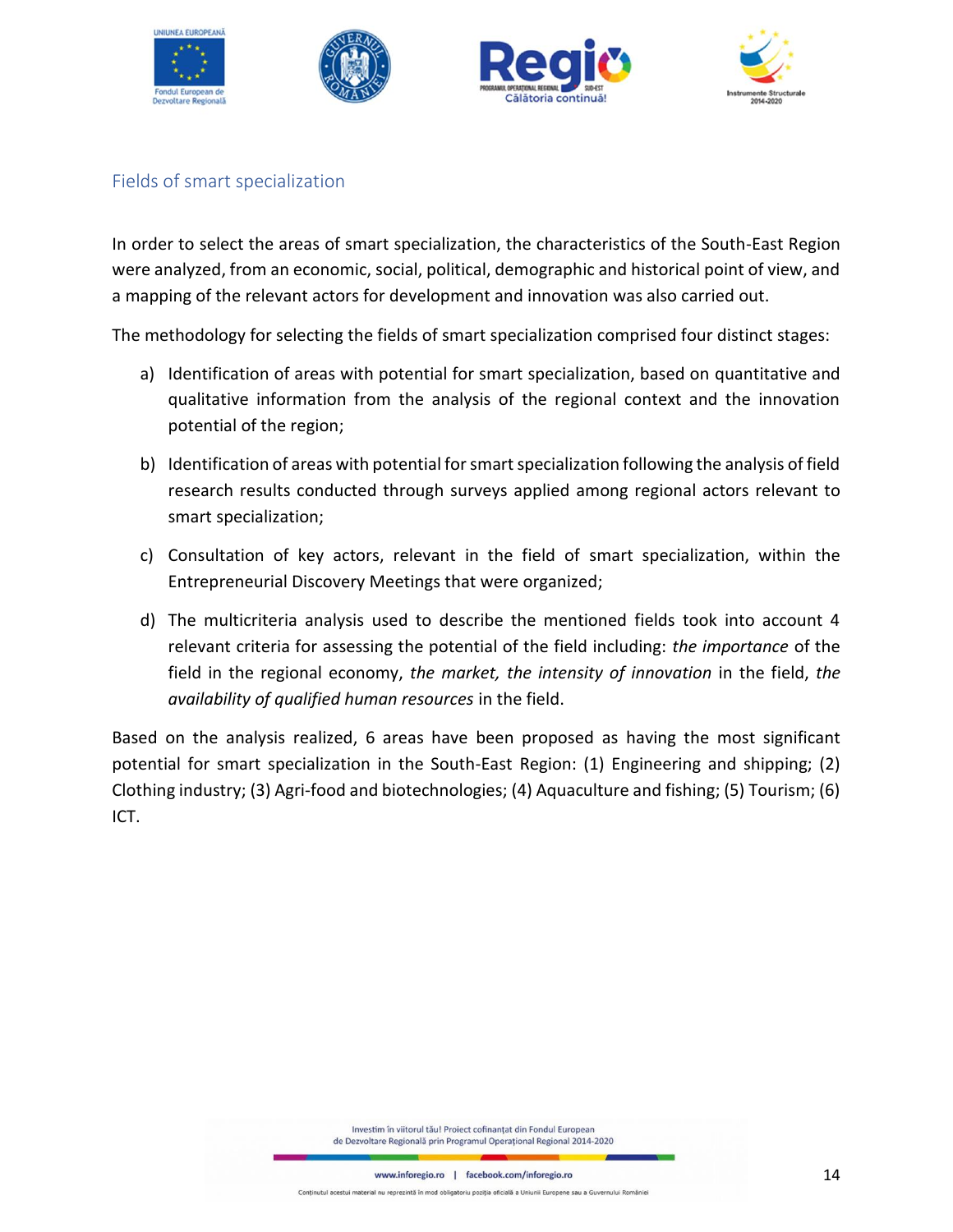





#### **Pillar I. Innovation in traditional industries**

*Pillar objective: Supporting the innovation in traditional industries in the region in order to increase their competitiveness at international level and to support economic development at regional level.*

#### **Priority I.1. Engineering and shipping**

*Importance:* the counties whose geographical positioning is relevant for this field are Constanța, Galați and Tulcea, where shipyards are also present. These shipyards generally specialize in shipbuilding and repair. The ports in the region are also very important for the ease of shipping, as they are located on Pan-European Corridor VII.

Transport activities cover both public sea or river transport, passenger and freight transport, transport for personal use by legal or natural persons, and related transport activities.

Out of the 2,635 km of inland waterways available in Romania, 1,048 km are in the South-East Region, representing 40% of the total. In addition, out of the 182 km of navigable canals, 70% (128 km) are in the South-East Region.

> Investim în viitorul tău! Proiect cofinanțat din Fondul European de Dezvoltare Regională prin Programul Operațional Regional 2014-2020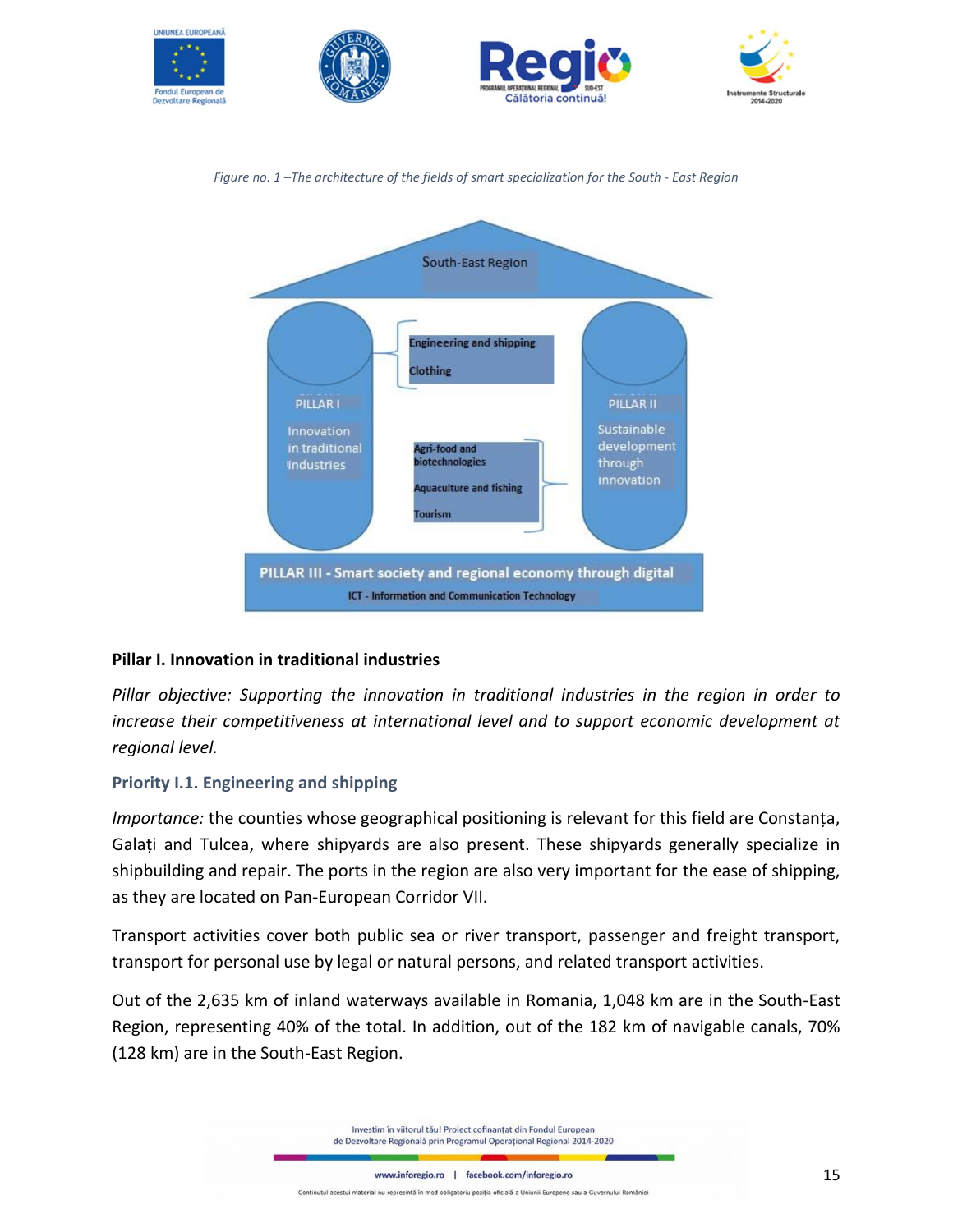

*Market.* In 2015, the first 8 shipyards of the country registered revenues of 4,405,408,750 lei. Significant increases in revenues compared to the previous year demonstrate an upward trend. In the same year, the number of patents and certificates was 33,000, and the domain brought together 21,000 navigators active in the navigation safety system, out of which 14,600 active navigators and 12,000 were auxiliary personnel.

*The intensity of innovation in the field*. The most important naval research and design center in Romania, ICEPRONAV S.A., is located in Galați. The innovation in the field is also supported by the Romanian Shipbuilders Association - ANCONAV and by the educational and research institutions in the field.

*Availability of qualified human resources in the field*. The profile universities in Galați and Constanța are the main sources of highly qualified labor force for this field of activity.

### **Priority I.2. Clothing industry**

*Importance*. The textile market is changing, sometimes it also means closing the production capacities. One of the practices encountered in this industry is the lohn activity, representing a type of collaboration between economic actors (usually a foreign contractor who places an order and a local executor) aimed at optimizing the production costs for the contractor.

In the South-East Region, in 2018, the number of active local units in the textile manufacturing sector (CAEN Code 13) was of 133 companies, thus registering an increase of 37.11%, compared to 2014.

*Market.* In what concerns the exports, in the 2017-2018 period there was a positive trend with an increase of 3%, from 792 million euros in 2017 to about 816 million euros in 2018. The following textile product companies were identified in the South-East Region: Ring Textile Production Rtp SRL, Textbra SRL, Mistral Confezioni SRL, Artifex Focșani SRL, Conterra SA, SC Datsa Textil SRL, SC Sorste SA, SC Braiconf SA. Although they have efficient know-how and production equipment, the regional producers in the garment sector face difficulties in the availability of qualified human resources.

*The intensity of innovation in the field*. Although innovation in this area is low in the region, it can take place if there is a strategic approach that shifts from high-volume, low-value-added production to innovation-based production. Also, an important element for the development is the creation of clusters in the field.

*Availability of qualified human resources in the field*. In 2018, the average number of employees in the textile manufacturing industry was 2,203 people, mostly women, down 2.1% compared to

> Investim în viitorul tău! Project cofinantat din Fondul European de Dezvoltare Regională prin Programul Operațional Regional 2014-2020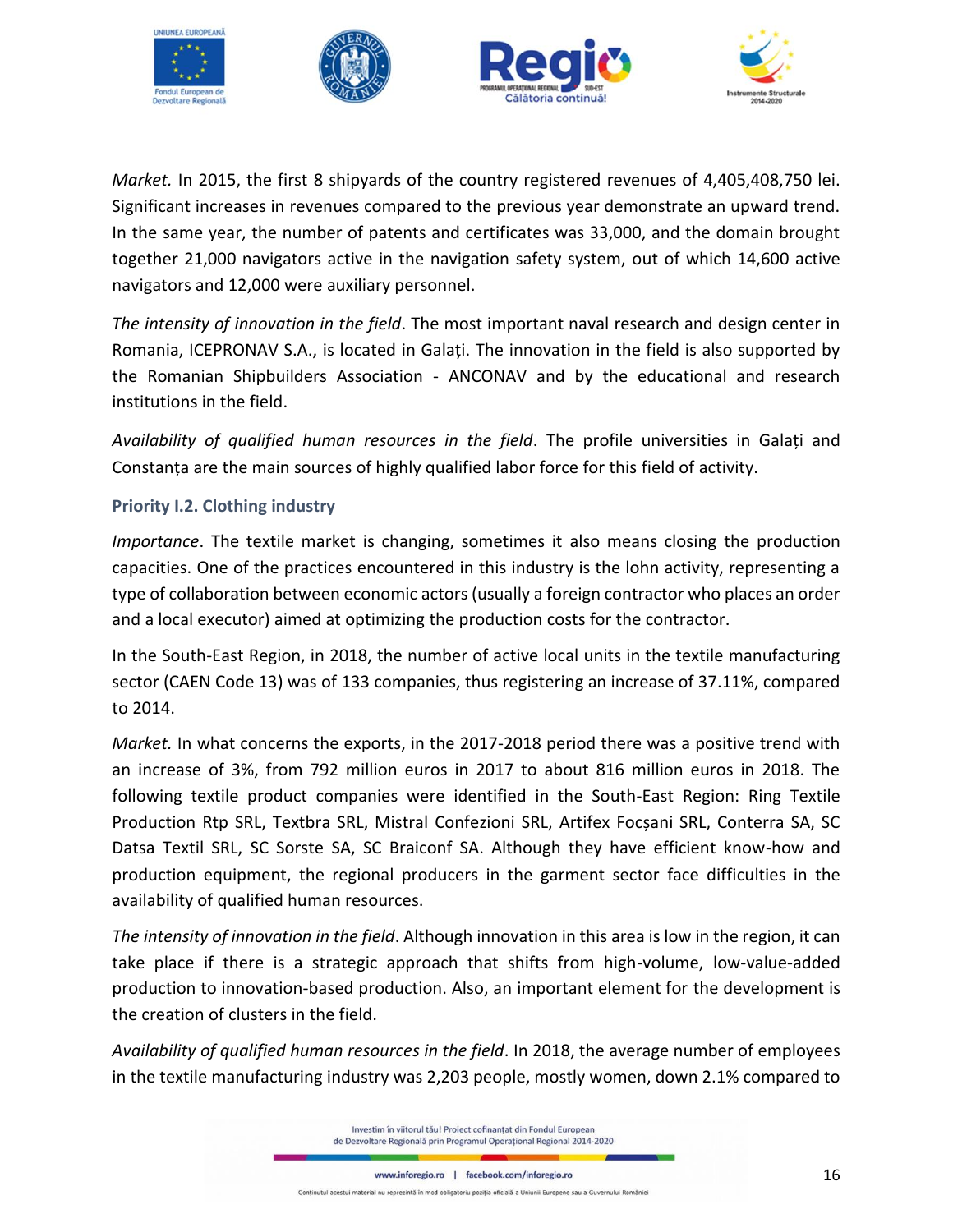







2014. An important role in the region is played by the vocational schools that offer qualification in the field.

### **Pillar II. Sustainble development through innovation.**

*Pillar objective: To support sustainable development in key areas of the region in order to improve the standard of living for all inhabitants of the region*

### **Prority II.1 Agri-food and biotechnology field**

*Importance*. In 2018, in the South-East Region there were 3,729 local units active in agriculture, forestry and fishing, most of them operating in Constanța County (980). The region also ranks second at national level in terms of the share of crop production and first in terms of the area under fruitful vineyards. In 2019, the region had the highest total grape production in the country, representing 42% of the total production.

The South-East region has an increased potential for rice cultivation, given the fact that in 1990 there were 15,477 ha of rice in the region, so that in 2019 they numbered only 7,427 ha. Through the South-East Region, at the level of which the Danube is also present, Romania is considered the country with the greatest development potential in the field of rice.

Among the arguments for supporting the need for the development of biotechnologies in the region can be listed: agri-food biotechnologies contribute to the conservation of natural resources, to reduce CO2 emissions, to improve soil quality and high productivity; agri-food biotechnologies can provide products of increased quality and safety under more efficient use of resources and environmental protection; the economic contribution of biotechnology to agriculture at EU level is 36%; the use of biotechnology is estimated at 2030 to contribute to about 50% of agricultural production; environmental biotechnologies are effective in sustainable development based on reducing pollution; biodiversity must be conserved through biotechnologies; there is great potential for clustering in the field of environmental protection; the superior recovery of biodegradable waste and by-products by biotechnological processes can lead to increasing the level of well-being in the region, by creating new jobs and improved living conditions.

*Market*. Most agricultural companies are registered in the South-East Region. The demand for organic products is growing internationally, and at the regional level it is well developed.

*The intensity of innovation in the field*. In the South-East Region, the number of patent applications for vegetable and fruit varieties was the highest in Buzău County, followed by Constanța County. The irrigation system is essential for agriculture in the region, so the optimal

> Investim în viitorul tău! Project cofinantat din Fondul European de Dezvoltare Regională prin Programul Operațional Regional 2014-2020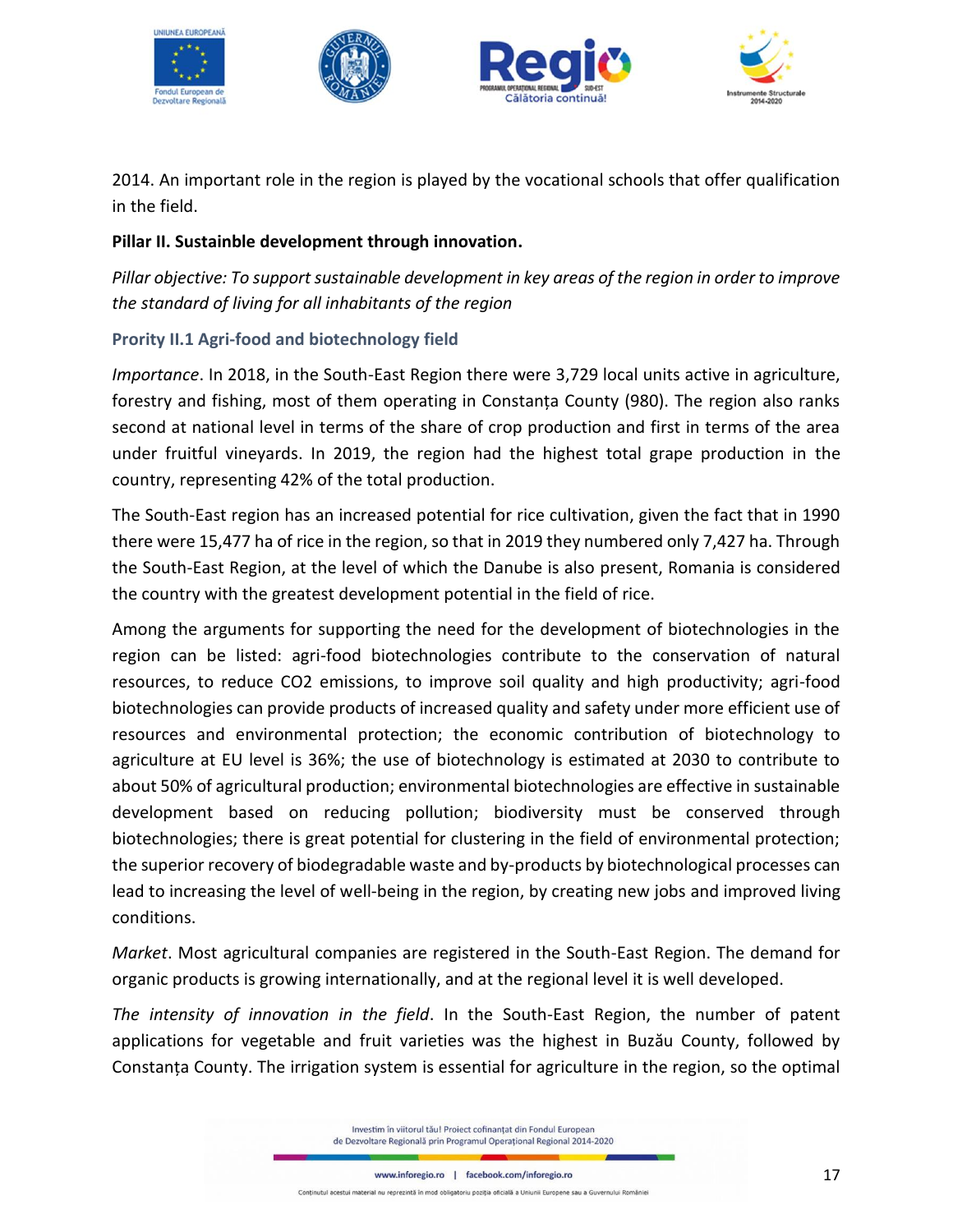







use of conventional and unconventional water resources and mitigating the effects of climate change must become the practice of all stakeholders.

The research-innovation activities at the level of the region are carried out through the existing local companies, research stations and universities.

*Availability of qualified human resources in the field*. At the level of the region, in 2019, 13.7% of the employed people worked in the fields of agriculture, forestry and fishing. However, the average monthly salary was only 2,133 lei.

Nevertheless, studies show a chronic need for qualified staff and highly trained specialists in the field.

### **Priority II.2. Aquaculture and fishing field**

*Importance*. At the level of the South-East Region the largest areas for aquaculture (65% of the national area) are concentrated. The fishing sector includes marine fishing activities on the Black Sea, and in inland waters (on the Danube and in the Delta area), aquaculture is included.

In terms of infrastructure, although it has been funded through the various dedicated operational programs, the infrastructure of fishing ports with specialized berths and storage facilities as well as the locations for organizing the first sale of fish are completely missing. The fishing fleet is also in an advanced stage of wear and tear.

*Market*. The amount of fish consumed at national level has increased in the recent years, but studies show that only 12% of national consumption is covered by domestic production. It is, therefore, an extraordinary development potential for this field. The total quantity of fish sold in Romania is 120,000 tons, annually. Out of these, 100,000 come from imports and only 20,000 are local production. From domestic production, 12,800 tons are obtained from aquaculture, 2,000 tons from the Black Sea and about 4,000 tons from inland waters.

*The intensity of innovation in the field*. Innovation in the field is low, but there are options to finance it through the Fisheries and Maritime Affairs Operational Program 2014-2020. In March 2019, the National Fisheries Network was operationalized, this being the structure that could boost the research-development and innovation activity in the field.

*Availability of qualified human resources in the field*. At national level, 4,574 professional fishermen and 2,968 fish farmers are active in the fishing field. Out of the total number of fishermen, 1,720 work in the Danube Delta, 2,215 on the Danube River, 168 on the accumulation lakes and 471 on the Black Sea. The lack of vocational, high school and post-high school institutions is causing a shortage of specialists in the region.

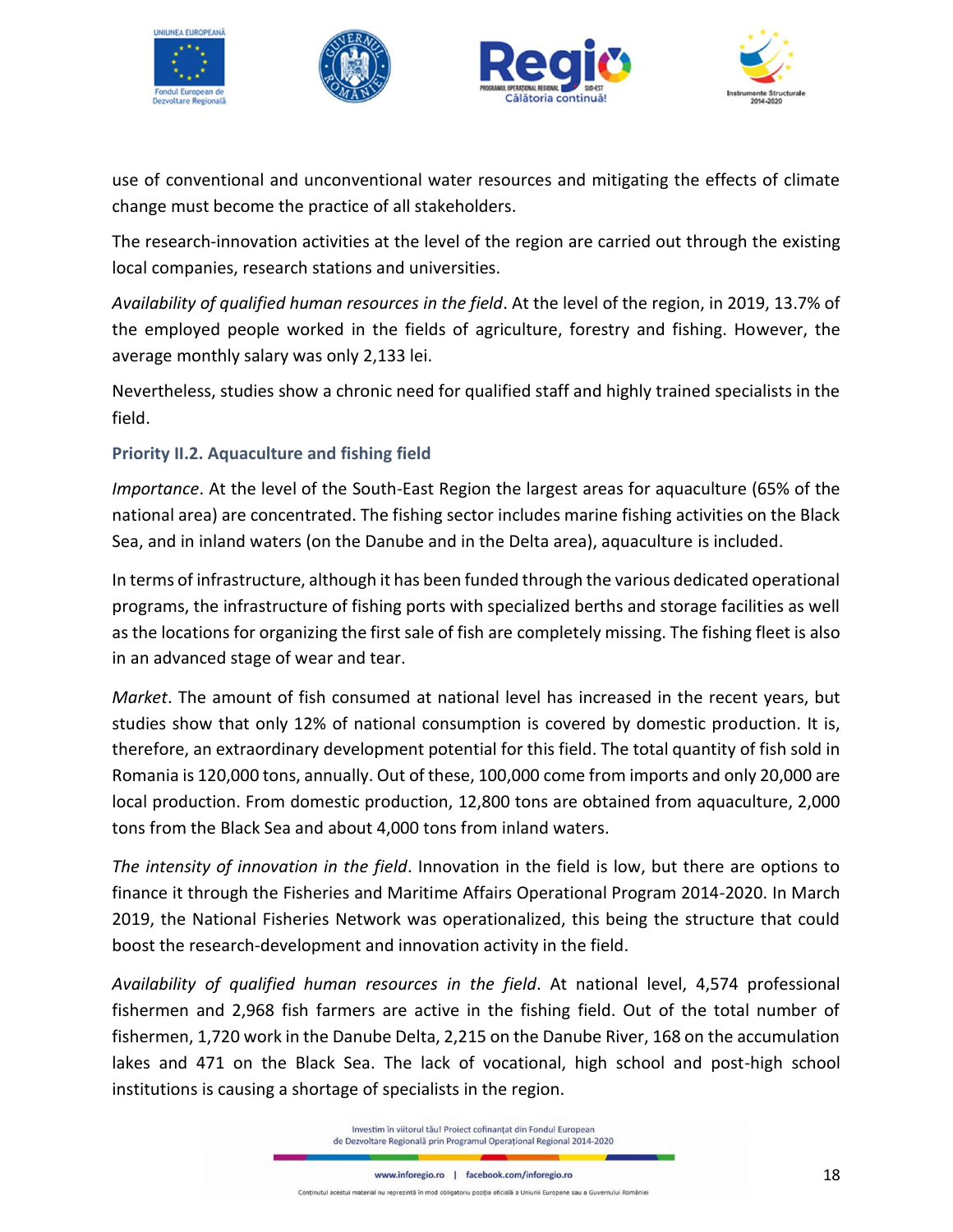



#### **Priority II.3. Tourism field**

*Importance.* The South-East region includes almost all forms of relief: Danube Meadow, Bărăgan Plain, Dobrogea Plateau with Măcin Mountains, and the northwestern part of the region includes part of the Carpathians and Curburii Subcarpathians. The Danube crosses the region, forms the Delta, and the Black Sea covers the entire eastern part. Recently, the seaside tourism has been completed by spa and treatment tourism. The niche tourism (food, sports, adventure, history, nature, etc.) and wine tourism are also increasing. The number of tourist reception structures increased by 22.4% in the 2014 – 2020 period, Constanța County contributing with the highest number of new structures, followed by Tulcea County. If in 2014, at the level of the region, a total of 1,091,363 Romanian tourists arrived, at the level of 2019 there were 1,782,430 arrivals of Romanian tourists, representing an increase of 63.32%.

*Market.* At the level of the South-East Development Region, the index of net use of accommodation places on total tourist reception structures was in 2019 of 42.6, above the average registered in Romania of 34.2. The highest index was registered in Constanța county (49.3), followed by Brăila county (37.8), Tulcea county (31.9), Galați county (28.5), Vrancea (16.7) and Buzău (16.1).

*The intensity of innovation in the field*. The intensity of innovation in tourism in the South-East Region is low, with a low number of projects in this regard.

*Availability of qualified human resources in the field*. The tourism industry in the region is currently facing a shortage of well-skilled labor. There are schools with industry-specific programs, but also vocational training projects for employees such as: "EcoAdapt - Adapting employees to the dynamics of economic sectors with potential for smart specialization – South-East Region", "Qualification, Skills, Competitiveness in the South-East Region" or "Top Tourism Professionals (PRO TOP)".

**PILLAR III. Smart society and regional economy through digital transformation**

*Pillar objective: To support the economic and social development of the region by applying new technologies in the key competitive areas.*

### **Priority III.1. ICT - Information and communication technology**

*Importance.* At the level of the South-East Development Region, in 2019, there were 1,514 enterprises in the field of Information and Communications, representing only 2.4% of the total enterprises registered in the region. The employed civilian population in the field of information and communications was 9,800 people, of which 4,500 women. The 9 clusters operating in the

> Investim în viitorul tău! Proiect cofinanțat din Fondul European de Dezvoltare Regională prin Programul Operațional Regional 2014-2020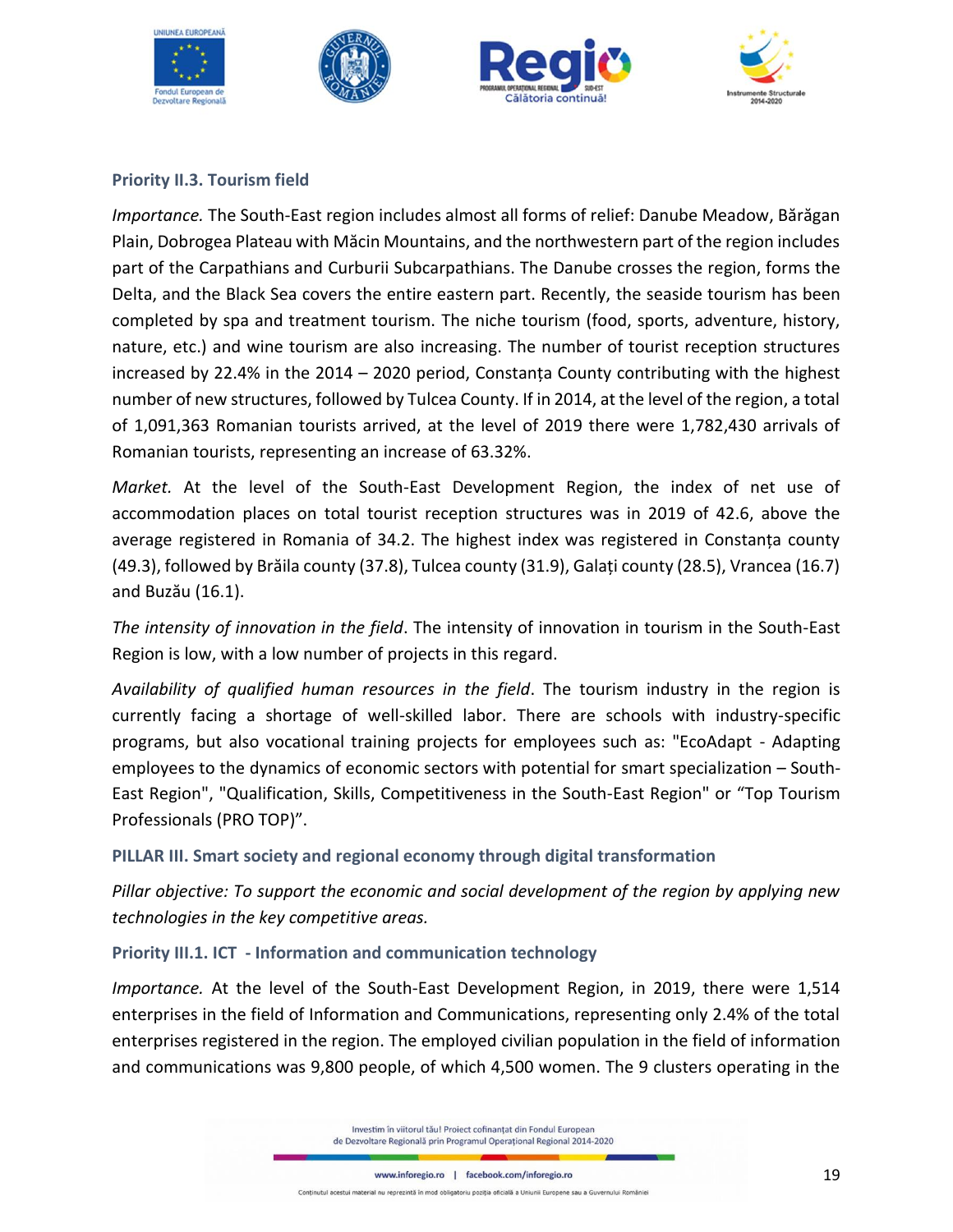

region also have the ICT component, there is also a cluster dedicated to this field, "IT&C Cluster Dunărea de Jos" Galați. In addition, the Galati Software Park has a significant impact on the field.

*Market*. The field is constantly evolving, the number of those who use the Internet is growing year by year. Household internet connections have also increased, with interaction with public authorities remaining low compared to the EU average. It is important to note that the South-East Region is making significant progress, being consistently among the top 3 at national level in terms of progress in this area.

*The intensity of innovation in the field*. The software park in Galați and the IT&C Cluster "Dunărea de Jos" Galați are important actors in the region that can contribute significantly to the development of the field. Supporting the implementation of information and communication technology (ICT) in the region can also be achieved by developing digital innovation centers (Digital Innovation Hub - IHL). Currently, there are 3 such centers in the region: CiTyInnoHub in Constața, Danube DIH in Galați and Digital Innovation Hub South East Romania.

*Availability of qualified human resources in the field*. The demand for labor can be covered by attracting graduates of university centers in the region.

### <span id="page-19-0"></span>SWOT Analysis

| Strengths:                                          | Weaknesses:                                      |  |
|-----------------------------------------------------|--------------------------------------------------|--|
| GDP growth in the South-East Region, by 14.33%,     | Decreasing the share of GDP of the Region in     |  |
| between 2014 and 2017;                              | the national GDP, in the 2014 - 2017 period,     |  |
| • GDP/inhabitant growth, at the level of the South- | from 11.26% to 10.26%;                           |  |
| East Region, in the 2014 - 2017 period;             | • The lower position occupied by the South-East  |  |
| • Increase in GVA, by 20.66%, between 2013 and      | Region at national level, in terms of regional   |  |
| 2017;                                               | GDP. Thus, in 2017, the region ranked 6th in     |  |
| • Significant contribution of the regional GVA to   | terms of regional GDP, although in 2014 it was   |  |
| the national GVA, in terms of the agriculture,      | ranked 4th;                                      |  |
| fisheries sector<br>forestry<br>and<br>the<br>and   | • The existence of a relatively low value of     |  |
| construction sector (2nd place, respectively 3rd    | regional GDP/inhabitant, South-East Region       |  |
| place at national level, in 2017);                  | occupying, in 2017, the 5th position at national |  |
| Increasing the activity rate in the South-East      | level;                                           |  |
| Region, in the 2014-2019 period, from 63% to        | Decreasing the share of GVA at the level of the  |  |
| 68%;                                                | South-East Region from GVA at national level,    |  |
| Increasing the employment rate in 2019              | in 2017 compared to 2013 (from 11.26% to         |  |
| compared to 2018 by 1 percentage;                   | $10.24\%$ );                                     |  |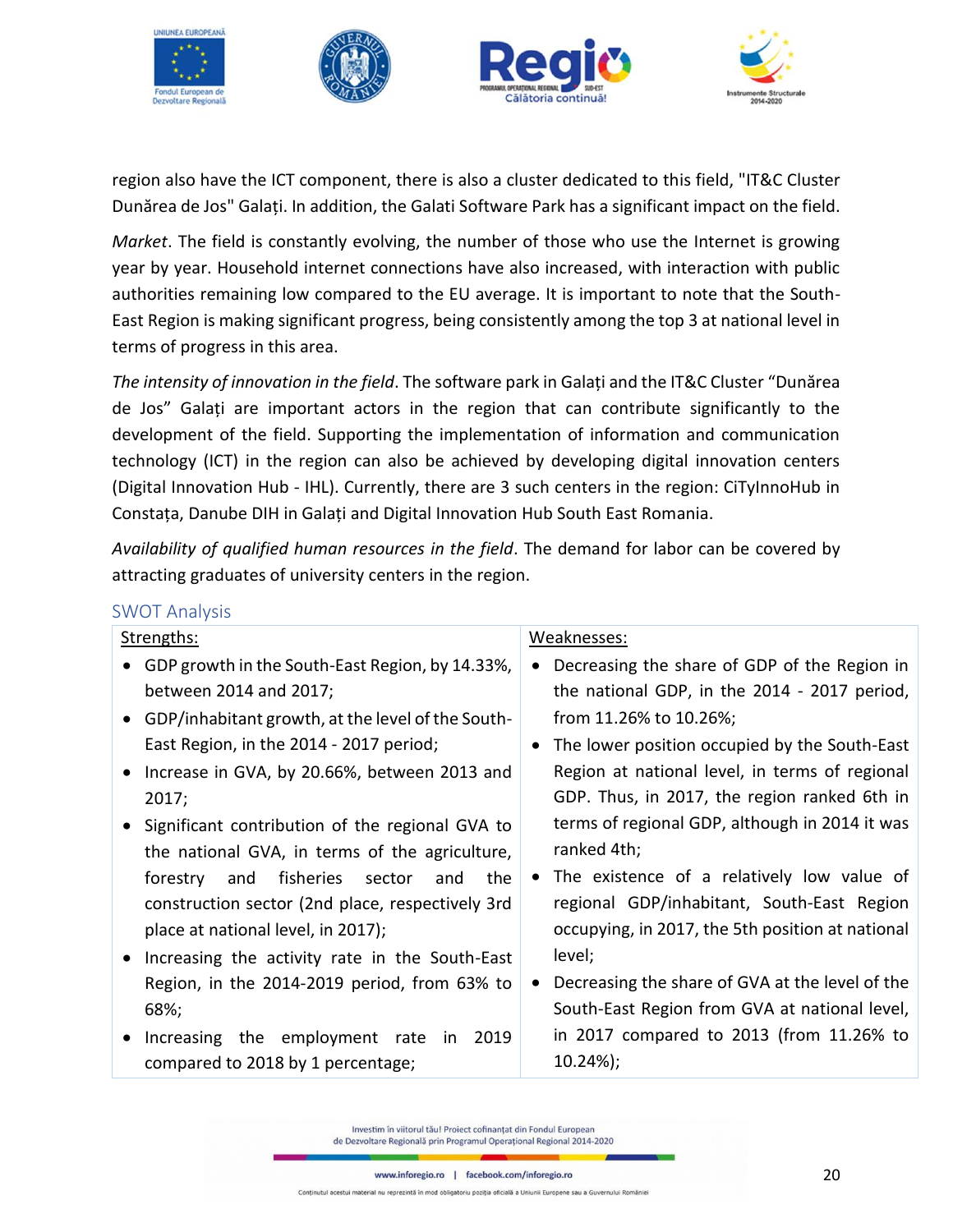







- Low unemployment rate registered in 2018, in Constanța County, below the existing average at national level (2.7%, compared to the national average of 3.3%);
- Increasing the number of local active units in the industry of professional, scientific and technical activities, from 4,473 units in 2014, to 5,407 active units in 2018;
- The increase by 42.69% of the number of newly created active enterprises, in the 2014-2018 period in the South-East Region;
- Presence of 7 higher education units in the region;
- In the 2014-2016 period, at the level of the South-East Region, the share of innovative enterprises was 16.9%, representing the highest level of innovation among all development regions of Romania;
- Existence and functioning of industrial clusters and parks, at the level of the South-East Region;
- Increasing the number of employees in the research-development activity, in the 2014-2018 period at the level of the South-East Region;
- The existence, on the territory of the South-East Region, of 5 research-development institutes;
- The existence, on the territory of the region, of the most important shipyards in Romania, respectively in Constanța, Midia, Mangalia, Brăila, Galați and Tulcea;
- The South-East region is an important agricultural area, with a tradition in this sector and geographical characteristics favorable to the practice of agriculture (the region ranks first in the country in terms of the area of fertile vineyards and has the second largest area in
- The decrease of the civilian active population of the South-East Region, in the 2014 - 2019 period, from 1,059.6 thousand people in 2014 to 997.8 thousand people in 2019 (representing a decrease of 5.8%);
- The region ranked, in 2019, on the last place at national level in terms of activity rate in urban areas;
- At the level of 2019, the South-East Region registered the highest unemployment rate at national level (6%);
- Slight decrease of the number of SMEs in the 2014-2018 period, at the level of the South-East Region, from 11.41% of the total number of SMEs at national level, in 2014, to 10.97%, at the level of 2018;
- At the level of 2019, the value of the average monthly salary in the South-East Region was below the national average (being 85.4% of the average net monthly salary registered at national level);
- Low rate of foreign direct investment in the South-East Region, at the end of 2018 (with a value of 4.2%, ranking the region on the 6th place at national level);
- At the level of 2018, the South-East Region was the region with the lowest expenditure on research and development, at national level.
- Decrease in the number of patents registered in 2019, at the level of the South-East Region, compared to the 2015-2018 period;
- Reduced innovation capacity of the South-East Region, according to the RCI index (European Regional Competitiveness Index);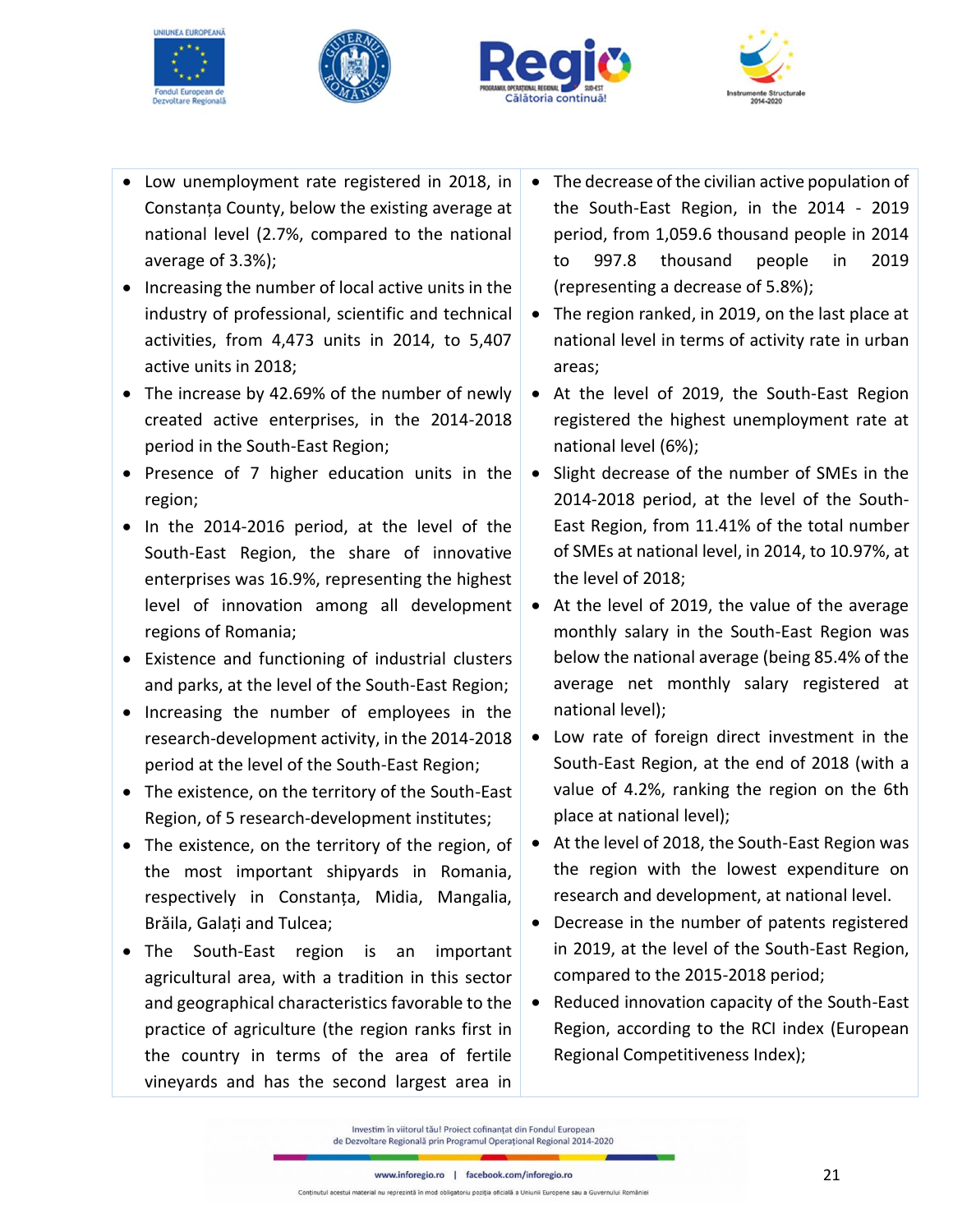







| South-East<br>Region<br>The<br>has<br>low<br>a<br>competitiveness potential, according to the<br>Competitive Potential Index, calculated at the<br>level of 2017;<br>Decrease of the number of innovative SMEs in<br>$\bullet$<br>the South-East Region by 8.73% and of the<br>number of innovative large enterprises (LE) by<br>15.91%, between 2014 and 2016;<br>• Poor performance of the South-East Region in<br>terms of digitization and widening gaps<br>compared to other regions. |
|--------------------------------------------------------------------------------------------------------------------------------------------------------------------------------------------------------------------------------------------------------------------------------------------------------------------------------------------------------------------------------------------------------------------------------------------------------------------------------------------|
| Threats:                                                                                                                                                                                                                                                                                                                                                                                                                                                                                   |
| Manifestation of demographic phenomena of<br>$\bullet$<br>population aging and emigration, with an                                                                                                                                                                                                                                                                                                                                                                                         |
| impact on the specialized labor force in the                                                                                                                                                                                                                                                                                                                                                                                                                                               |
| region;                                                                                                                                                                                                                                                                                                                                                                                                                                                                                    |
| Deepening the socio-economic gaps between<br>$\bullet$<br>the development regions and between the<br>counties of the South-East Region;<br>Low degree of absorption of non-reimbursable<br>$\bullet$<br>funds for smart specialization, digitization,<br>research, development and innovation;<br>Low interest of the private environment for<br>investments in research - development and<br>innovation activities.                                                                       |
|                                                                                                                                                                                                                                                                                                                                                                                                                                                                                            |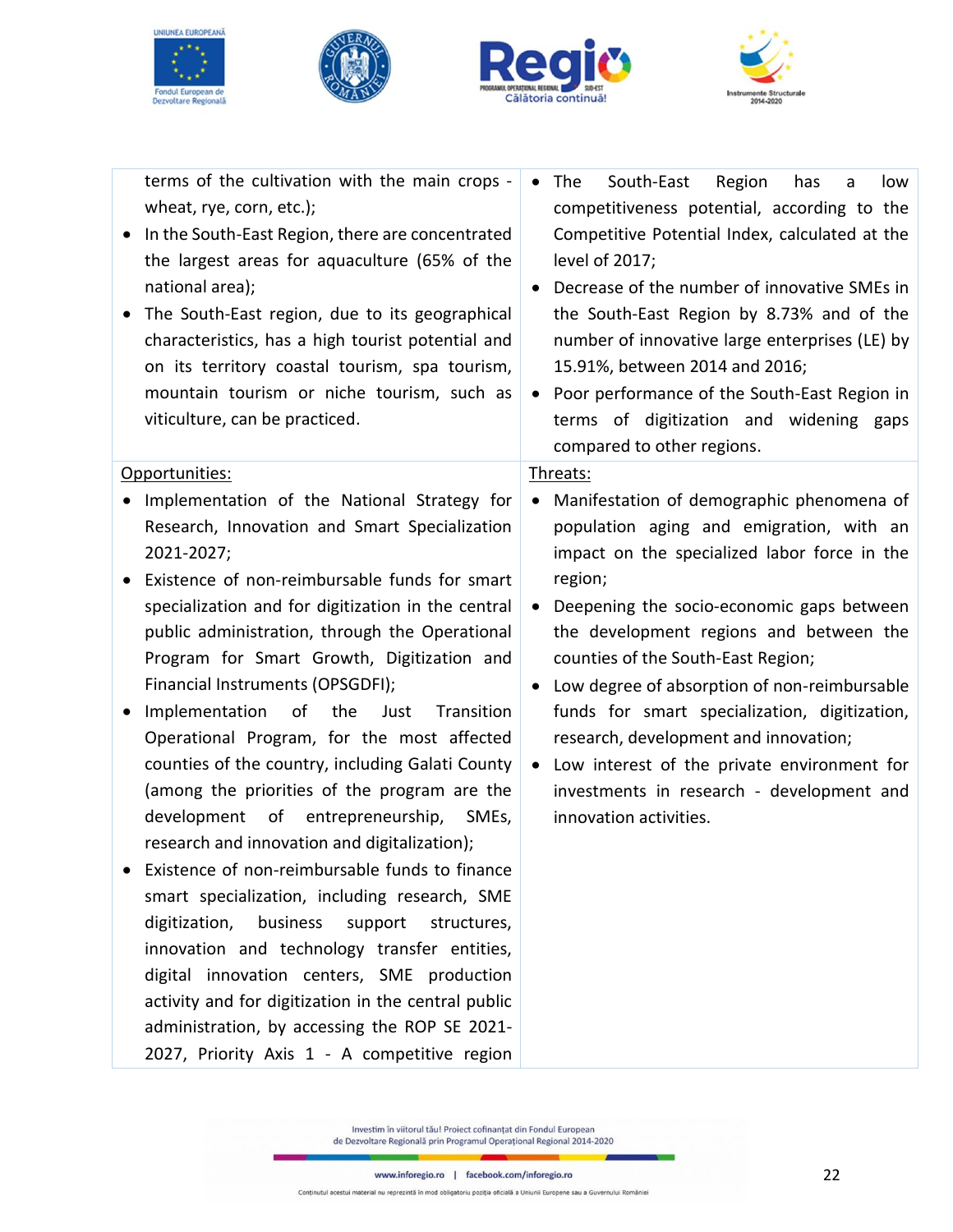







| through innovation, digitalization and dynamic |  |
|------------------------------------------------|--|
| enterprises;                                   |  |
| • Involvement of the members of the quadruple  |  |
| helix in the development process of the South- |  |
| East Region.                                   |  |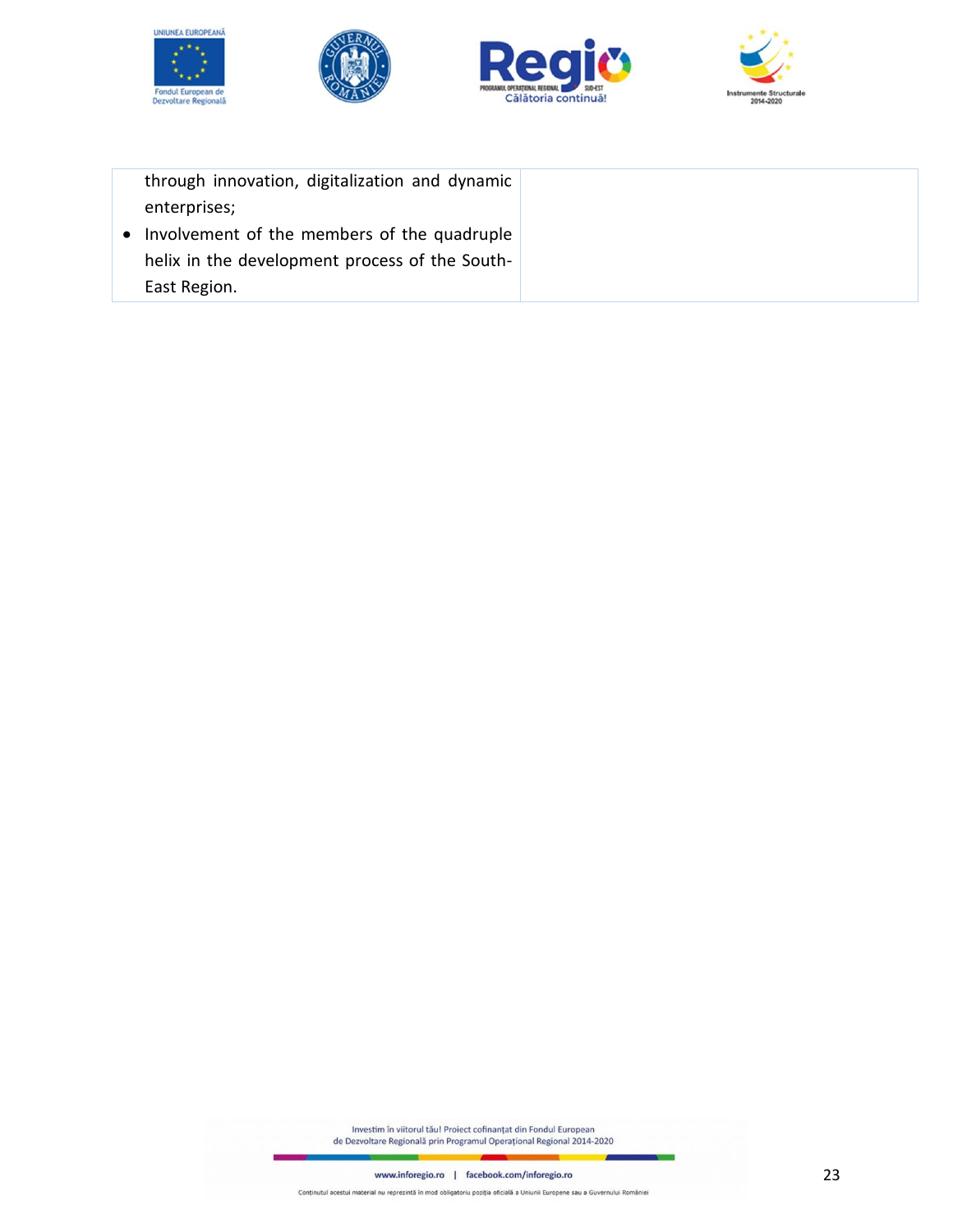

# <span id="page-23-0"></span>Chapter II. Regional governance: ensuring participation and commitment

The partnership framework for the validation of information at regional level must be based on a bottom-up approach, in order to identify and analyze existing needs for research, development, technology transfer and digitization. In this sense, a number of institutional actors have been identified as having a significant impact on public policies that will be developed to support smart specialization.

Thus, the Ministry of Public Works, Development and Administration, through its specialized structure, ensures the operational coordination of Regional Operational Programs, while coordinating the process of developing regional strategies for smart specialization 2021-2027.

At the level of the South-East Region, RDA South-East will ensure the role of Managing Authority for the Regional Operational Program 2021-2027, based on this role managing the elaboration, implementation, monitoring and evaluation of SRSI SE, as well as its correlation with ROP 2021- 2027. The Regional Planning, Programming and Monitoring Office within the RDA South-East elaborates the South-East Smart Specialization Regional Strategy, collects data/indicators for updating and monitoring the regional strategy, manages the monitoring and evaluation process of the South-East Smart Specialization Strategy, ensures the effective functioning of the entrepreneurial discovery process. Also, at regional level, three other structures are involved in the development of SRSI SE: the quadruple helix - a structure that meets in entrepreneurial discovery meetings and participates in the identification of project ideas and areas of smart specialization, the Regional Innovation Consortium of the South-East Region - consultative structure with the role of approving the South-East Regional Strategy for Smart Specialization, to carry out the project portfolio related to the strategy and to participate in monitoring the strategy, and the Regional Development Council - the deliberative regional body, with the role of approving the smart specialization of the region. Coordination between the regional and national levels regarding the smart specialization process will be achieved through the Smart Specialization Strategy Steering Committee (CCSI).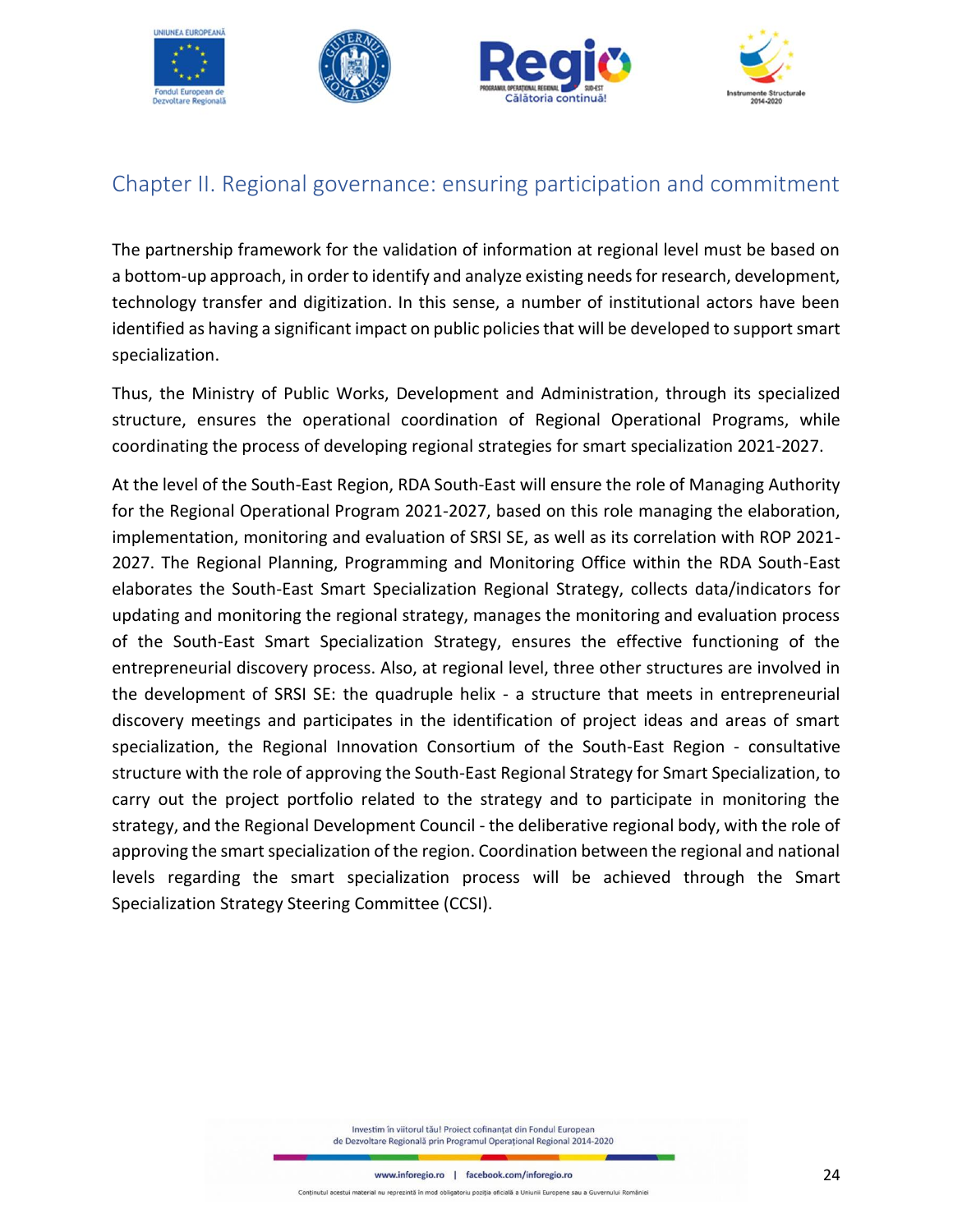

# <span id="page-24-0"></span>Chapter III. Elaboration of a global vision for the future of the South-East Region

The aim of this strategy is to identify those areas in which the South-East Region can develop, by capitalizing on the results of research, innovation and science, so that it contributes significantly to increasing the competitiveness of the region and reducing its gap compared to the other development regions.

*Vision - The South-East Region is aligned with national development trends and supports the improvement of the capacities and skills of academics, public and private and civil society to develop and implement integrated smart specialization actions, using a knowledge based approach.*

**The mission** of the Regional Smart Specialization Strategy of the South-East Region 2021-2027 is to program and plan the proposed initiatives at the regional level, using an integrated and participatory approach, so that there is a favorable framework to generate the expected effects and results, in quantitative and qualitative terms, on smart specialization at the regional level.

**The general objective** aims to reduce the gap towards other development regions, by integrating the principles of smart specialization promoted by the European Union, while ensuring a favorable framework for key actors in the region who, by developing concrete action initiatives in the fields of smart specialization, produce a positive impact in relation to the sustainable development of the region.

General Objective - Accelerate the development process by addressing an integrated system of priorities and measures aimed at improving smart specialization capacities and skills in the region SO 1 - Strengthening SO 2 - Increasing the competitiveness of SO 3 - Developing SO 4 - Adopting

research and innovation capacities at the level of academic, public and private environment

areas with potential for smart specialization, through the digitization of processes and the use of information systems

human resources skills for smart specialization. industrial transition and entrepreneurship

advanced technologies in the fields of smart specialization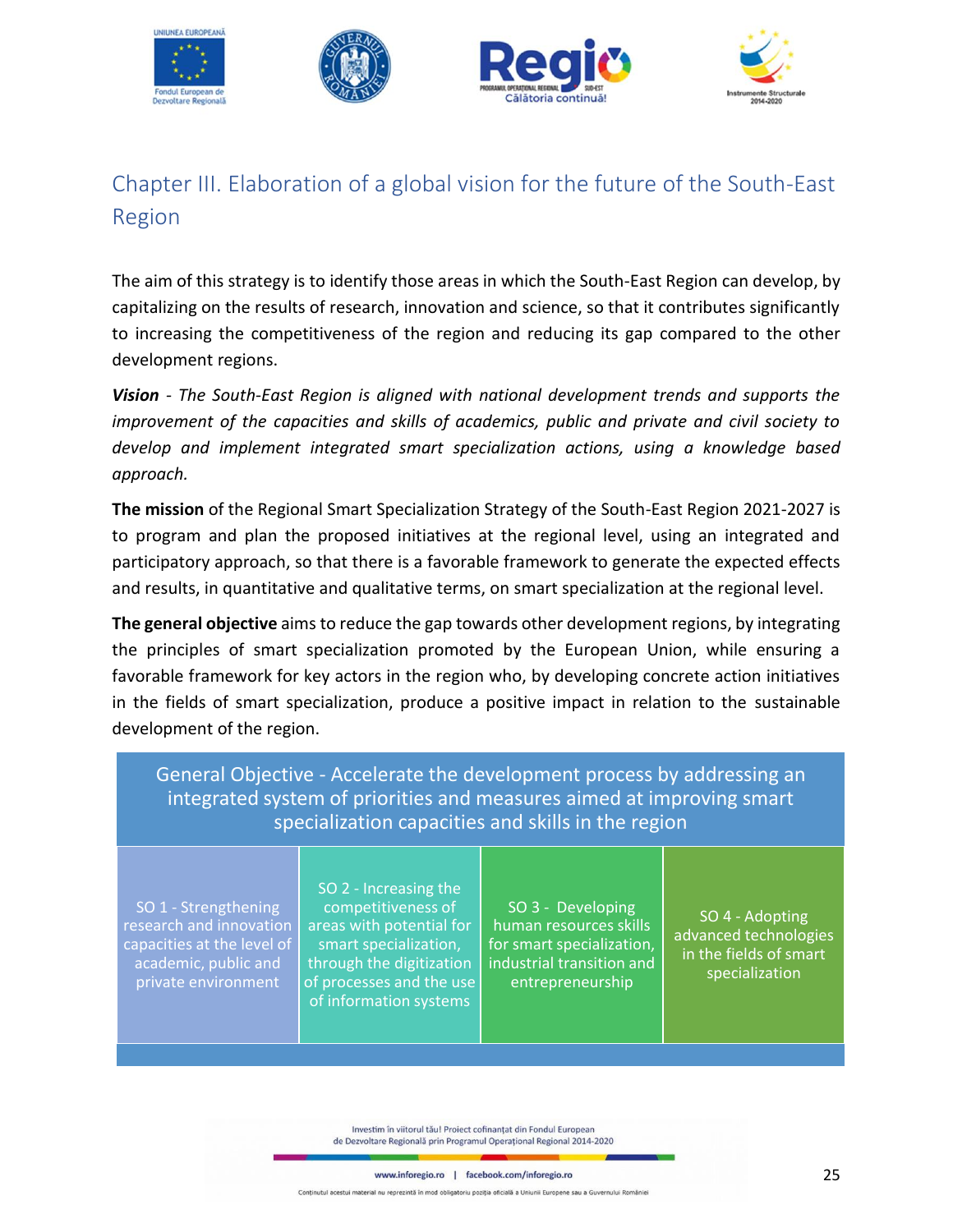

The strategic objectives selected to achieve the general objective of the strategy pursue the policies set out by the European Union which support development towards a smarter Europe. Thus, the intervention logic aims to improve the following main aspects: 1. Research and innovation capacity, 2. Digitization, 3. Human resources, 4. Advanced technologies (KET), proposing the following strategic objectives, which aims to develop all areas of smart specialization identified at regional level:

SO 1 - Strengthening research and innovation capacities at the level of academic, public and private environment aims at supporting institutions involved in RDI activities by promoting funding opportunities for these activities, facilitating cooperation between entities and implementing projects. The objective is to actively support public-private partnerships in order to increase the level of cooperation in the field of RDI.

SO 2 - Increasing the competitiveness of areas with potential for smart specialization, through the digitization of processes and the use of information systems involves taking measures for digital transformation in the competitive areas identified in the South-East Region. The objective is based on the premise that, at present, competitive advantages cannot be achieved without the widespread use of information and communication technology.

SO 3 - Development of human resources skills for smart specialization, industrial transition and entrepreneurship. Through this objective, the training activities of the staff involved in RDI activities in the fields of smart specialization, both in the public and in the private sector, will be supported, encouraging entrepreneurial initiatives.

SO 4 - Adoption of advanced technologies (KET) in the fields of smartspecialization. This objective proposes that, through concrete actions for supporting the financing of the adoption of advanced technologies, all areas of smart specialization become competitive at international level, given the great potential that exists at regional level.

Moreover, in the context in which the selected strategic objectives aim at developing all areas of smart specialization identified at regional level, the present strategy also identifies a series of operational objectives, which concretely capture the development of each area of smart specialization, through priorities, measures and actions, detailed at the level of the Action Plan.

The proposed operational objectives include:

- O.O.1 Increasing competitiveness, developing innovative products and processes, in the engineering and shipping sector and in the clothing industry;
- O.O.2 Development through innovation in the agri-food sector, bio-technologies, aquaculture, fishing and tourism;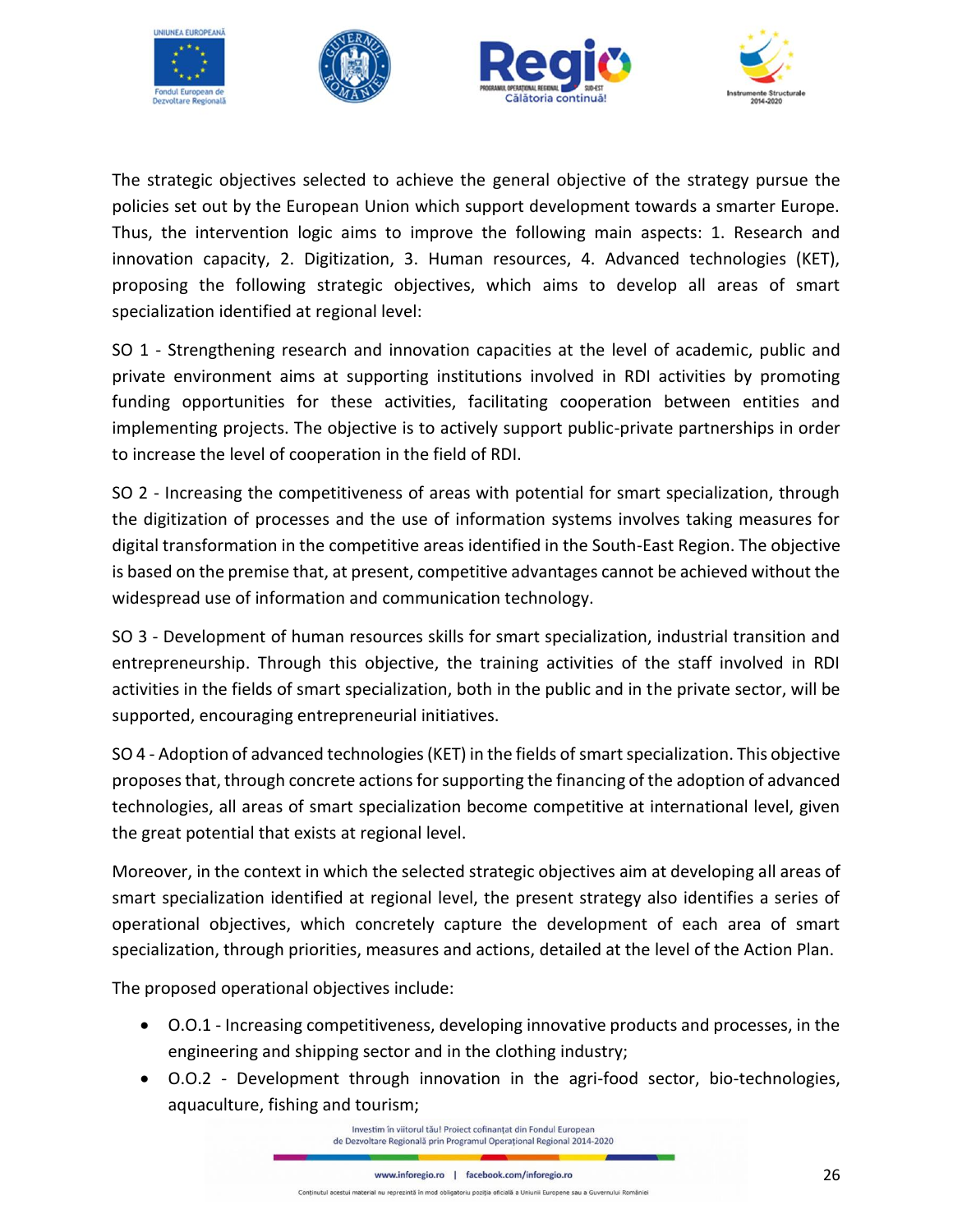







• O.O.3 - Development of the regional economy through digital transformation.

# <span id="page-26-0"></span>Chapter IV. Strategic priorities for smart specialization

The process of selecting the strategic priorities for smart specialization in the South-East Development Region took into account the detailed analyzes previously carried out in the process of establishing areas with high potential in the region. Thus, 7 priorities related to the areas of smart specialization identified at the level of the South-East Region and 4 transversal strategic priorities, applicable at the level of all areas of competitiveness, were established, as follows:

| <b>Strategic objective</b>                                                                                                                                                | <b>Cross-cutting strategic priorities</b>                                                                                                                           |
|---------------------------------------------------------------------------------------------------------------------------------------------------------------------------|---------------------------------------------------------------------------------------------------------------------------------------------------------------------|
| SO 1 - Strengthening research and innovation<br>capacities at the level of academic, public and<br>private environment                                                    | 1. Supporting the activity of the organizations<br>realize research-development<br>that<br>and<br>innovation activities                                             |
| SO 2 - Increasing the competitiveness of<br>areas with potential for smart specialization,<br>through the digitization of processes and the<br>use of information systems | 2. Digital transformation by supporting the<br>implementation of information<br>and<br>communication technology (ICT) at the level<br>of smart specialization areas |
| SO 3 - Developing human resources skills for<br>smart specialization, industrial transition and<br>entrepreneurship                                                       | 3. Supporting the activity of the organizations<br>realize research-development<br>that<br>and<br>innovation activities                                             |
| SO 4 - Adopting advanced technologies in the<br>fields of smart specialization                                                                                            | 4. Supporting the application of Key Enabling<br>Technologies (KET) at the level of smart<br>specialization areas                                                   |

| <b>Operational Objective</b><br>Strategic Priority |                                      | <b>Smart specialization area</b> |
|----------------------------------------------------|--------------------------------------|----------------------------------|
| O.O.1 - Increasing                                 | Strategic priority 1. Supporting the |                                  |
| competitiveness,                                   | application of innovative solutions  |                                  |
| developing innovative                              | in ship design, construction and     | <b>Engineering and shipping</b>  |
| products and processes,                            | repair in order to minimize the      |                                  |
| in the engineering and                             | negative impact on the environment   |                                  |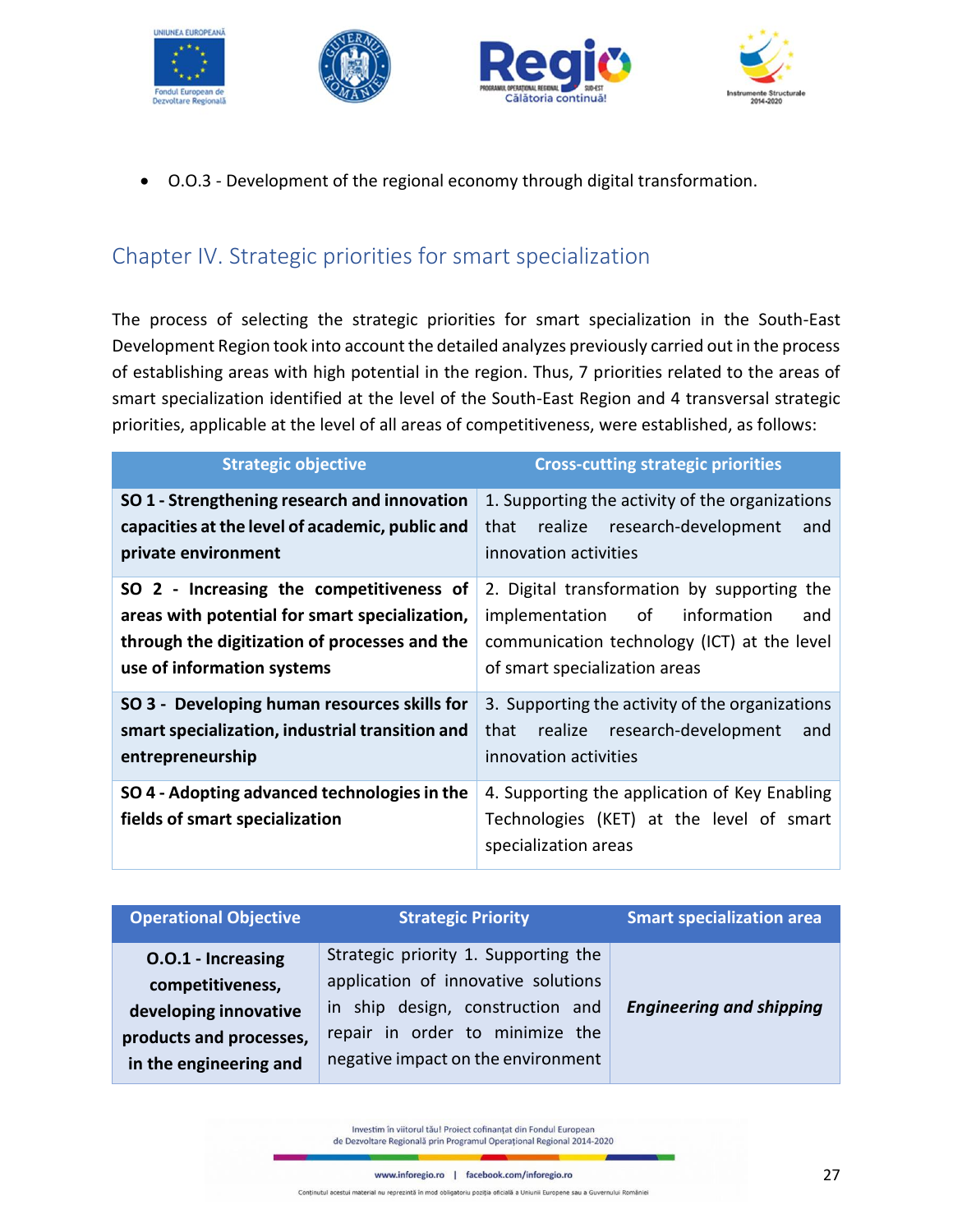







| <b>Operational Objective</b><br><b>Strategic Priority</b>                                         |                                                                                                                                               | <b>Smart specialization area</b>                   |  |
|---------------------------------------------------------------------------------------------------|-----------------------------------------------------------------------------------------------------------------------------------------------|----------------------------------------------------|--|
| shipping sector and in<br>the clothing industry                                                   | Strategic priority 2. Development of<br>smart transport systems through<br>the digitization of ports and shipping                             |                                                    |  |
|                                                                                                   | Strategic priority 3. Increasing the<br>competitiveness of products and<br>processes in the clothing industry<br>through innovation           | <b>Clothing industry</b>                           |  |
| <b>O.O.2 - Development</b><br>through innovation in<br>the agri-food sector,<br>bio-technologies, | Strategic priority 4. Increasing the<br>quality and quantity of food in the<br>agri-food<br>industry<br>and<br>biotechnologies                | Agri-food and<br>biotechnology                     |  |
| aquaculture, fishing and<br>tourism                                                               | Strategic<br>priority<br>5.<br>Re<br>technologization in aquaculture and<br>fisheries to support biodiversity and<br>protect the environment  | <b>Aquaculture and fishing</b>                     |  |
|                                                                                                   | Strategic priority 6. Supporting the<br>implementation<br>of<br>innovative<br>solutions in the provision and<br>promotion of tourism services | <b>Tourism</b>                                     |  |
| O.O.3 - Development of<br>the regional economy<br>through digital<br>transformation               | Strategic priority 7. Support the<br>adoption of SMART CITY solutions at<br>the regional level                                                | <b>Information and</b><br>communication technology |  |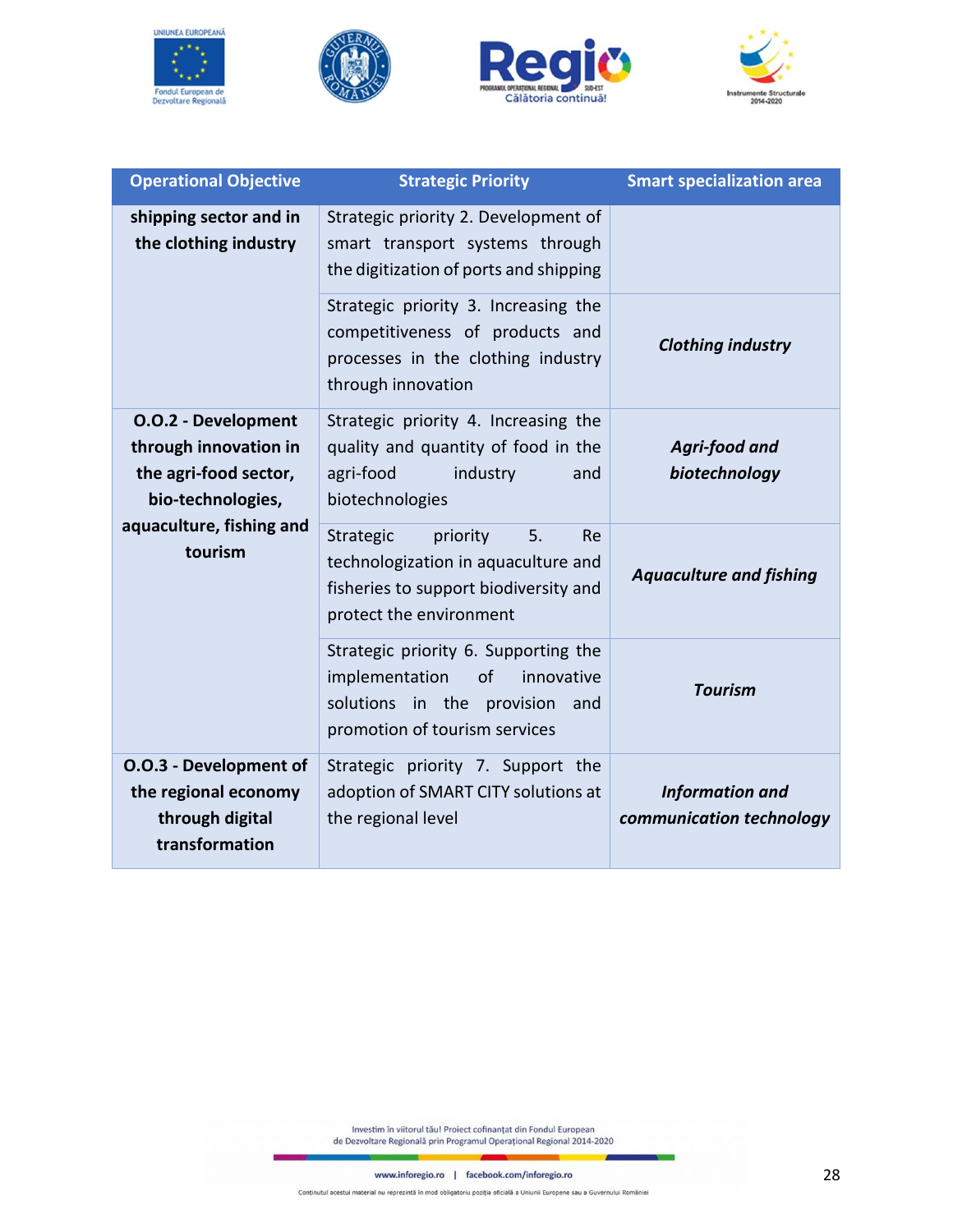



# <span id="page-28-0"></span>Chapter V. Defining the policy mix and action plan

Concrete actions have been defined for each priority related to the areas of smart specialization, but also actions for all areas of competitiveness, corresponding to the transversal strategic priorities. The impact of these policies aimed at boosting the innovation process depends very much on how it is implemented but also on the tools used.

The pilot projects, submitted by the key actors in the region working in the field of research, development and innovation, can contribute to the effective implementation of the smart specialization strategy and were selected according to the two criteria recommended in the RIS3 Guideline: relevance for priority areas of specialization and the expected short and medium-term impact.

The implementation of the Regional Smart Specialization Strategy of the South-East Region 2021 - 2027 will be realized for 7 (+2) years, between 2021 and 2029. This interval allows the correlation of the indicators established within the strategy with the program indicators monitored by the South-East RDA within the ROP 2021-2027.

The funding programs identified as relevant in the context of the implementation of this strategy are:

- Horizon Europe
- South-East Regional Operational Program 2021 2027
- Technical Assistance Operational Program 2021-2027
- Education and Employment Operational Program 2021-2027
- Just Transition Operational Program 2021-2027
- InvestEU Program 2021-2027
- Smart Growth, Digitization and Financial Instruments Operational Program (OPSGDFI)
- Digital Europe Program for the period 2021-2027